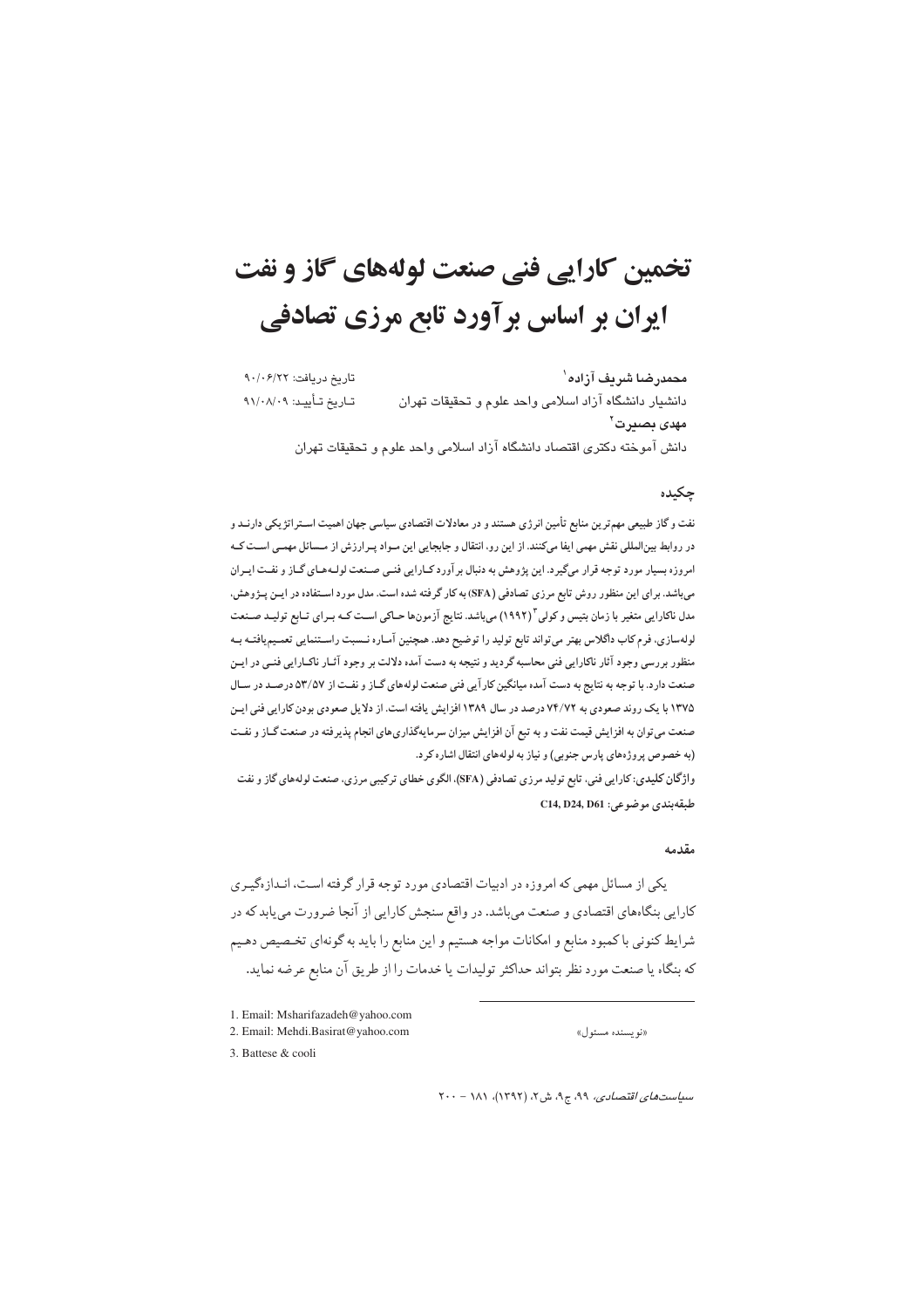با توجه به نقش حیاتی که انرژی در بقا و رشد اقتصادی کشورهای دنیا دارد، دولتها همیشه سعی در رشد شبکه انتقال سوخت و حامل انرژی داشتهاند و بیتردید یکی از ساختارهای زیر بنـایی اولیه لازم برای رشد اقتصادی هر کشور، وجود این شبکه میباشد.

صنعت توليد لولههاي انتقال نفت وكحاز جزء صنايع فلزى و زير مجموعه صنعت فولاد میباشد. صنایع آهن و فولاد به علت خـواص و کاربردهـای متنـوع آن در فعالیـتهـای صـنعتی و اقتصادی به عنوان یکی از معیارهـای توسـعه صـنعت و پیـشرفت اقتـصادی کـشور شـناخته شـده و تأثیریذیری شرایط اقتصادی –اجتماعی کشور در برآورد و پیش بینی مصرف آن بایـد مـورد توجـه قرار گیرد. این صنعت به علت تأثیر زیادی که روی توسعه صـنایع کـشورها دارد صـنعت مـادر نیـز نامیده میشود. از همین رو لزوم توجه به صنایع بالادستی و پائیندستی صنعت فولاد از اهمیت بسیاری در اقتصاد و صنعت یک کشور برخوردار است.

از آنجایی که موضوع کارایی و بهرهوری مهمترین و معمـولتـرین سـازوکار بـرای ارزیـابی و اندازهگیری عملکرد یک بنگاه اقتصادی به شمار میرود، لـذا در چنـد دهـه گذشـته بررسـی عملکـرد بخشهای مختلف اقتصادی و یا بنگاهها و واحدهای اقتصادی در سطح خـرد از طریـق سـنجش و بر آورد کارایی و بهرهوری، همواره مورد توجه محققان در رشتههای مختلف علوم اجتماعی بـه ویـژه مدیریت و اقتصاد بوده است.بدین منظور رهبافتها و روش های متعدد و متنوعی ارائه شده است که در یک تقسیم.بندی کلی میتوان همه روشهای مورد استفاده را در دو دسته پارامتری و ناپـارامتری جای داد. هدف این مقاله برآورد کارایی فنی صنعت لولههای گاز و نفت به روش پارامتری میباشد.

## ١-سؤالات و فرضيههای تحقيق

## سؤالات تحقيق:

الف-آيا شركتهايي كه در داخل كشور به توليد لولههاي نفت و گـاز مبـادرت مـىورزنـد از حداكثر توان خود استفاده مى نمايند؟

ب- آیا کارایی اقتصادی صنعت لولههای گاز و نفت در طی سالهای گذشته رونـد صـعودی داشته است؟

## فرضيههاي تحقيق:

الف-شرکتهای تولیدکننده لولههای نفت و گاز در ایران بر روی مرز تولید فعالیت میکنند و ناكارايي در اين زمينه وجود ندارد.

ب-کارایی اقتصادی صنعت لولههای گاز و نفت در طی سالهای گذشته روند صعودی داشته است.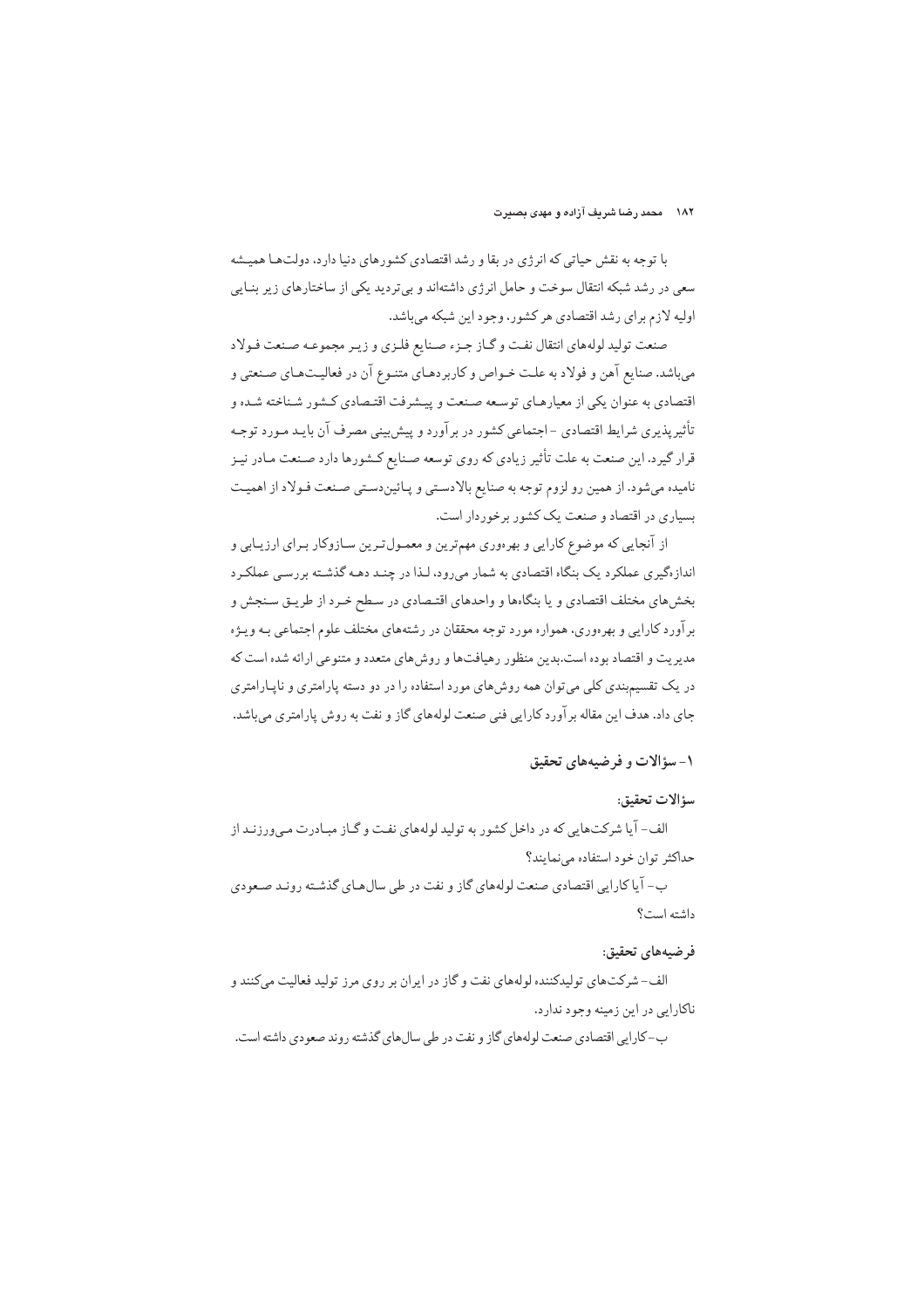# ۲- مفهوم کارایی

در نظریه اقتصاد خرد تابع تولید بر اساس حداکثر میـزان محـصول، بـه ازای مقـادیر معینـی از نهادهها و سطح خاص فن آوري، تعريف شده است.

لذا يا توجه به نظر به توليد مي توان فرض كرد كه برخي از توليدكنندگان با استفاده از نهادههـاي مشخص قادر نیستند حداکثر محصول را با بکارگیری فن آوری موجود تولید کنند که اصـطلاحاً ایـن گروه، تولیدکنندگان غیرکارا هستند. اقتصاددانان این امکان ناکارایی در تولید را بـا تأکیـد بـر مبـانی نظری انداز ،گیری کارایی، مد نظر قرار دادهاند. تا اواخر دهه ۱۹۶۰ میلادی بیشتر مطالعات تجربے مربوط به کارایی، از روش حداقل مربعات برای تعیمین تـابع تولیـد یـک بنگـاه یـا صـنعت اسـتفاده میکردند که این روش تنها بیانگر رابطهای متوسط میان سطح نهادهها و محصول حاصل شده بود. اما سرانجام، کار برجسته فارل در سال ۱۹۵۷ است، که سمت و سـوی مطالعـات تجربـی را بـه تخمـین تابع تولید مرزي معطوف کر د.

فارل<sup>(</sup> (۱۹۵۷) روش اندازهگیری کارایی را بر مبنـای نظر یـههـای اقتـصادی بیـان و کـارایی بخـش کشاورزی امریکا را به طور عملی محاسبه کرد. اما ایـن روش، بـه دلیـل مـشکلات عملـی در انـدازهگیـری کارایی و محدودیت عملی در اندازهگیری کارایی و محدودیتهای آن، مثل بازده ثابت نـسبت بـه مقیـاس، کاربرد عملی چندانی نیافت تا اینکه در سال ۱۹۷۷ اندازهگیری کـارایی بـر اسـاس تعریـف فـارل بـا روش اقتصادسنجی امکان پذیر شد <sup>۲</sup>. همچنین در سـال ۱۹۷۸، از طریـق روش برنامـهریـزی خطـی انـداز هگـری عملی کارایی ممکن شد ". در محاسبه کارایی به روش تحلیـل فراگیـر دادهـا، از روش برنامـهریـزی خطـی استفاده می شود و کارایی به وسیله انجام یک سری عملیات بهینه سازی بـه صـورت مجـزا بـرای هـر بنگـاه محاسبه می شود. اما در روش تحلیل مرزی تصادفی، ناکارایی نسبت به تابع مـرزی، بـا اسـتفاده از دادههـای آماری تخمین زده میشود که مستلزم مشخص کردن شکل تابع است. مزیت روش برنامـهریـزی خطـی در این است که نیازی به مشخص کردن فرم تابع نیست، اما در این روش، جایی برای شوکهای تصادفی در نظر گرفته نشده است و تمامی انحرافات از مرز کارا، ناکارایی تلقی می شود.

# ۳- تابع تولید مرزی تصادفی

در علم اقتصاد، مجموعه امکانات تولیدی<sup>۲</sup> به مجموعهای از ترکیبـات داده و سـتاده اطـلاق میشود که در سطح فن آوری موجود قابل دسترسی باشد. در این میان، روابط بین داده و ستاده را

1. Farrell

<sup>2.</sup> Aigner & Lovell & Schmidt

<sup>3.</sup> Charnes & Cooper & Rhoodes

<sup>4.</sup> Production Possibility Set.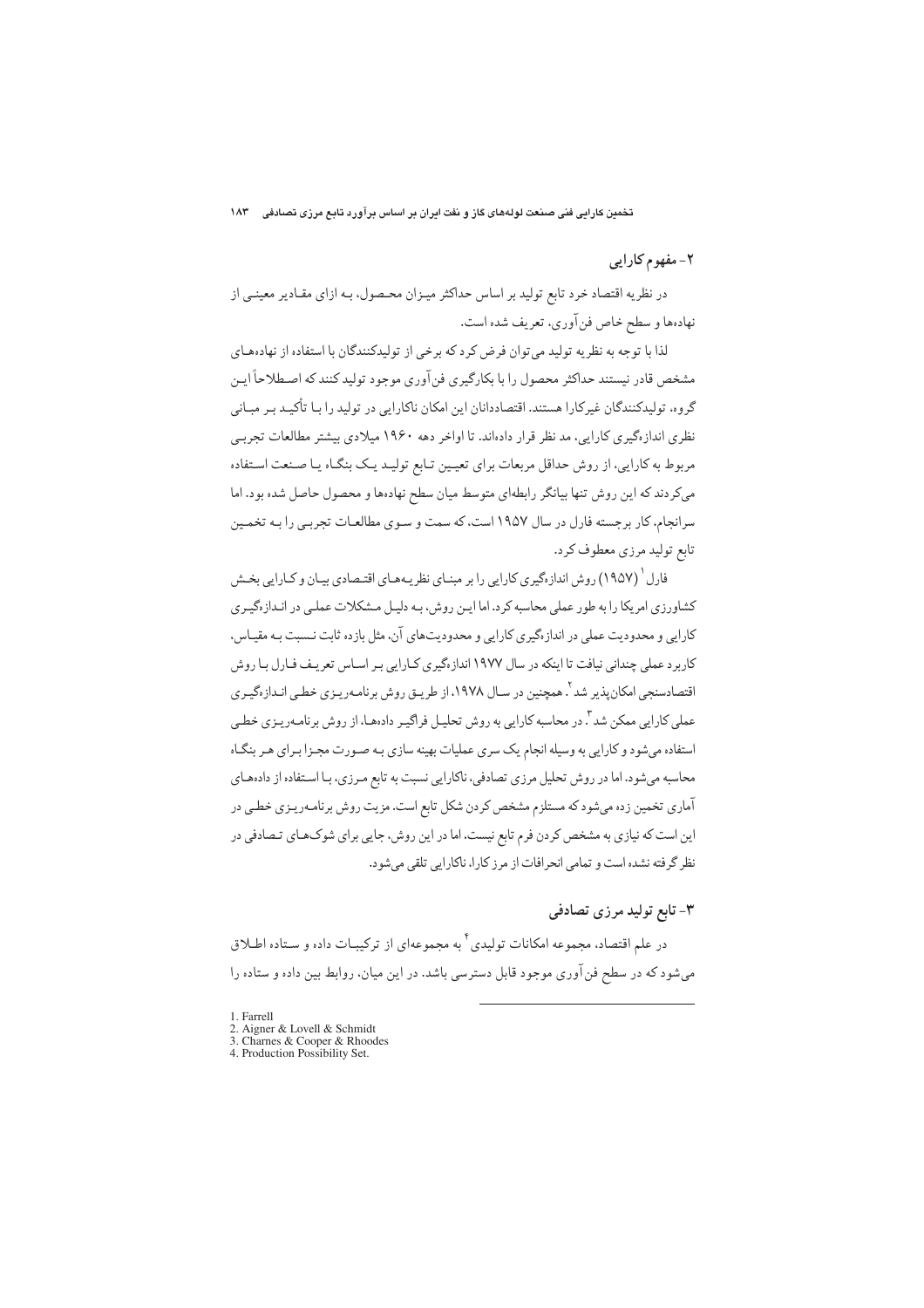می توان به کمک معرفی تابع تولید بیان کرد. بنا به تعریف، بالاترین سطح ستاده قابل استحصال در ترکیب با سطح معینی از نهاده. تابع تولید مرزی نامیده میشود. بنگاههایی که به دنبال حداکثر کردن تولید خود هستند، سعی میکنند که ترکیب داده و ستاده را در رونـد تولیـدی خـود بـه مـرز مجموعه قابل استحصال نزدیک کنند. به بیان اقتصادسنجی اگر بر یک سری نقـاط مفـروض در صفحه منحنی برازش شود و بزرگ ترین پسماند مثبت این مجموعه بـه مقـدار عـرض از مبـدأ آن منحنی برازش شده اضافه شود در آن صورت به منحنبی مـرزی دسـت یافتـه|یـم کـه تمـام نقـاط مفروض زیر آن قرار گرفتهاند.

تابع تولید مرزی با استفاده از حداکثر مقدار تولید بنگاههای مختلف که در یک صنعت خـاص فعالیت میکنند تخمین زده میشود. هدف اصلی در تمامی روش هـای بـر آورد کـارایی آن اسـت کـه ابتدا تابع مرزی تخمین زده میشود و سپس مقدار این تابع به ازای نهادههای هر بنگاه محاسبه شده و بدین ترتیب، میزان تولید مرزی برای هر بنگاه به دست میآید. تفاوت تولید واقعـی و تولیـد مـرزی برای هر بنگاه ناکارایی تلقی خواهد شد. در حالت خاص ممکن است مقدار تولید واقعی بنگاه خاص با مقدار تولید مرزی آن برابر باشد که به چنین بنگاهی یک بنگاه کارا از لحاظ فنی اطلاق میشود. استفاده از الگوهای مرزی به دلایل زیر به طور گسترده در حال افزایش است:

١- ماهيت اين الگوها مطابق با اصول نظريههاي اقتصادي رفتار بهينه است.

۲- انحراف از توابع مرزي معياري براي سنجش كارايي است به طوري كه واحدهاي اقتصادي اهداف فنی و رفتاریشان را با توجه به آن تابع مرزی تنظیم میکنند.

۳- اطلاعات مربوط به ساختار توابع مرزى وكارايي فنبي واحـدهاي اقتـصادي، كاربردهـاي سیاستی دارد.

در الگوهای مرزی تصادفی علت تفاوت بین تولید واقعی و تولید مرزی همزمان بـا ناکـارایی فنی و عامل تصادفی بیان میشود. بدین معناکه اگر بنگاهی کمتر از تولید مرزی عملکرد داشته باشد بخشي از آن به دلیل ناکارایي فني و بخش ديگري به دلیل عامل تصادفي خواهند بود و اگـر بنگـاهي بالاتر از تابع توليد مرزى عمل كند دليلي جز وجود عامل تصادفي نخواهد داشت. برتـرى الگوهـاي مرزی تصادفی نسبت به الگوهای معمول اقتصادسنجی در این است که در برازش تابع، نقاط متوسط را در نظر نمیگیرد، بلکه نقاط مرزی و سرحدی را لحاظ میکند.

$$
Y = \beta X + V - U
$$
  
\n
$$
Y = \beta X + V - U
$$
\n
$$
V \sim N(0, \sigma_v^2)
$$
\n
$$
U \sim N(0, \sigma_u^2) \qquad U = |U|
$$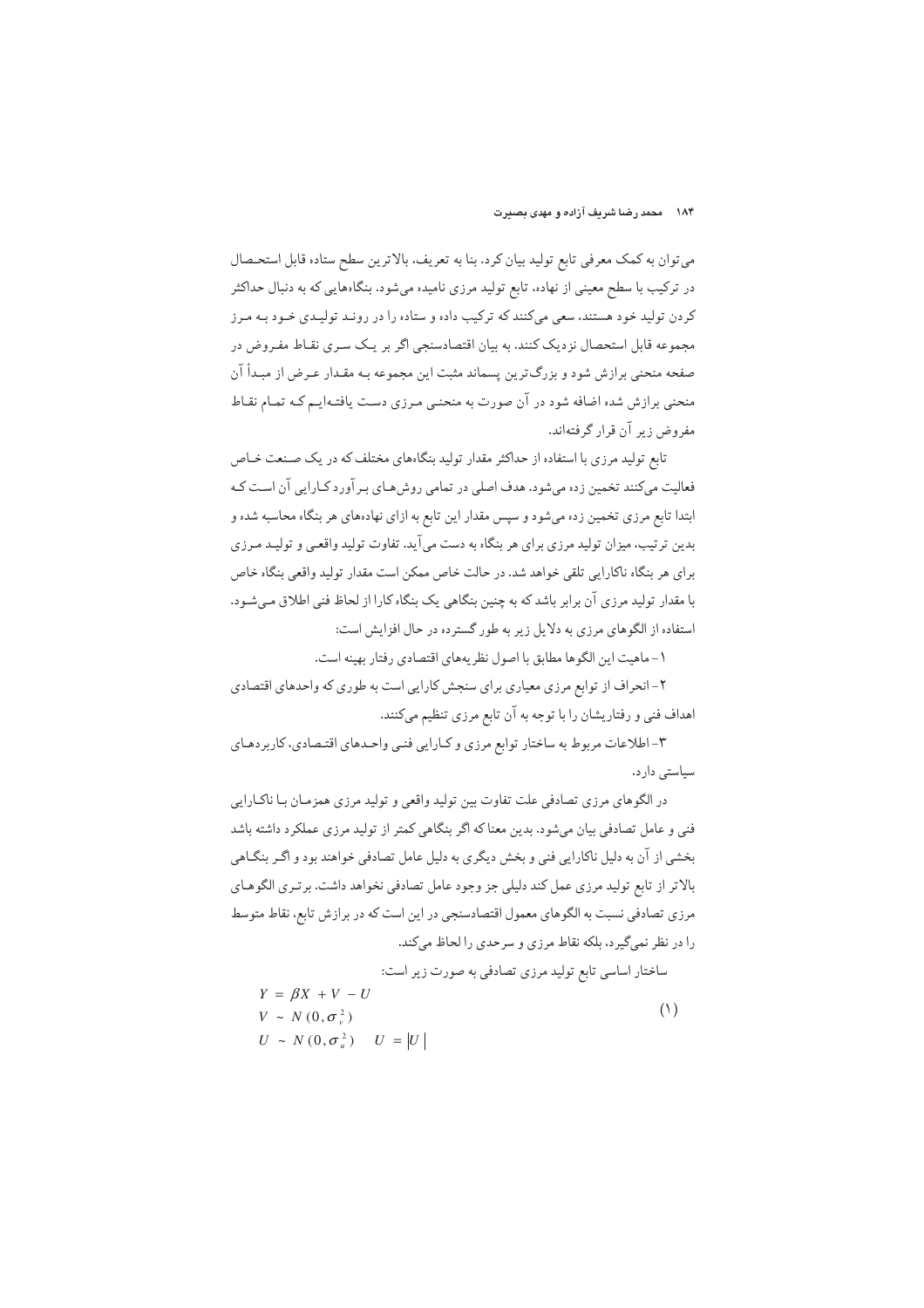به طوري كه در الگوي بالا Y محصول بنگاه، X بردار نهادهها، B بـردار يارامترهـا، U اثـرات ناكارايي و V جزء اختلال ٰ است كه به علت وجـود عوامـل تـصادفي خـارج از كنتـرل بنگـاه اسـت. اثرات ناکارایی منفی معنا نخواهد داشت. زیرا به ازای مقدار صفر برای جزء ناکارایی، بنگاه بـر روی مرز تولید قرار میگیرد و به ازای مقادیر بزرگ تر از صفر درون مـرز تولیـد قـرار خواهـد گرفـت کـه بیانگر ناکارایی بنگاه است.

لذا انحراف نقاط مشاهده شده از تابع تولید مرزی به دو بخش U, V بـستگی دارد کـه از نظـ ماهیت با یکدیگر متفاوت هستند، به طوری که V جمله اختلال و U جزء ناکارایی است. از ایـن رو به اين الگو ، الگو ي خطاي ترکيبي گفته مي شو د.<sup>۲</sup>

# ۴- تشريح الگو

الگوی اول: الگوی خطای ترکیب <sup>۳</sup> بتیس و کولی (۱۹۹۲)

بتیس و کولی تابع تولیدی مرزی تصادفی را پیشنهاد کردنـد کـه قابلیـت بکـارگیری دادههـای تلفیقی را داشت. اثرات ناکبارایی بنگاه، متغیـری بـا توزیـع نرمـال منقطـع اسـت و قابلیـت تغییـر سیتماتیک آن در طول زمان مشاهده میشود. این الگو به صورت زیر مشخص میشود:

 $Y_{ii} + X_{ii} \beta + (V_{ii} - U_{ii})$   $i = 1,..., N$   $t = 1,..., T$  $(5)$  $U_{\mu} \sim N(\mu, \sigma^2)$  $U_{it} = \{U_{it} \exp(-\eta(t-T))\}$ که در آن، Yit: تولید بنگاه i در دوره زمانی t: Xit: بردار ( Kx1 ) مقادیر نهادههای بنگاه i در دوره زمانی t:  $\overline{V}_i \sim N(0,\sigma_{\rm v}^2)$  : متغيرهاي تصادفي جزء اختلال با توزيع: Uit: متغیرهای تصادفی غیرمنفی و مستقل از Vit است و بیانگر ناکارایی فنی در تابع تولیـد و دارای توزیع نرمال منقطع در صفر است. و  $\beta$  پارامترهایی برای تخمین هستند.  $\eta$ 

از خصوصیات این الگو آن است که با دادههای تلفیقی نامتوازن<sup>۴</sup> نیز قابل برآورد است. به این دلیل که این الگو اثرات ناکارایی را متغیر طی زمان در نظر میگیرد، لذا تنها از دادههای سری زمانی یا تلفیقی میتوان استفاده کرد. به عبارت دیگر در هر دوره زمانی و در هر مقطع بایـد حـداقل یـک مشاهده وجود داشته باشد.

1. Random Error

2. Composed Error Model

3. Error Component Model 4. Unbalanced Panel Data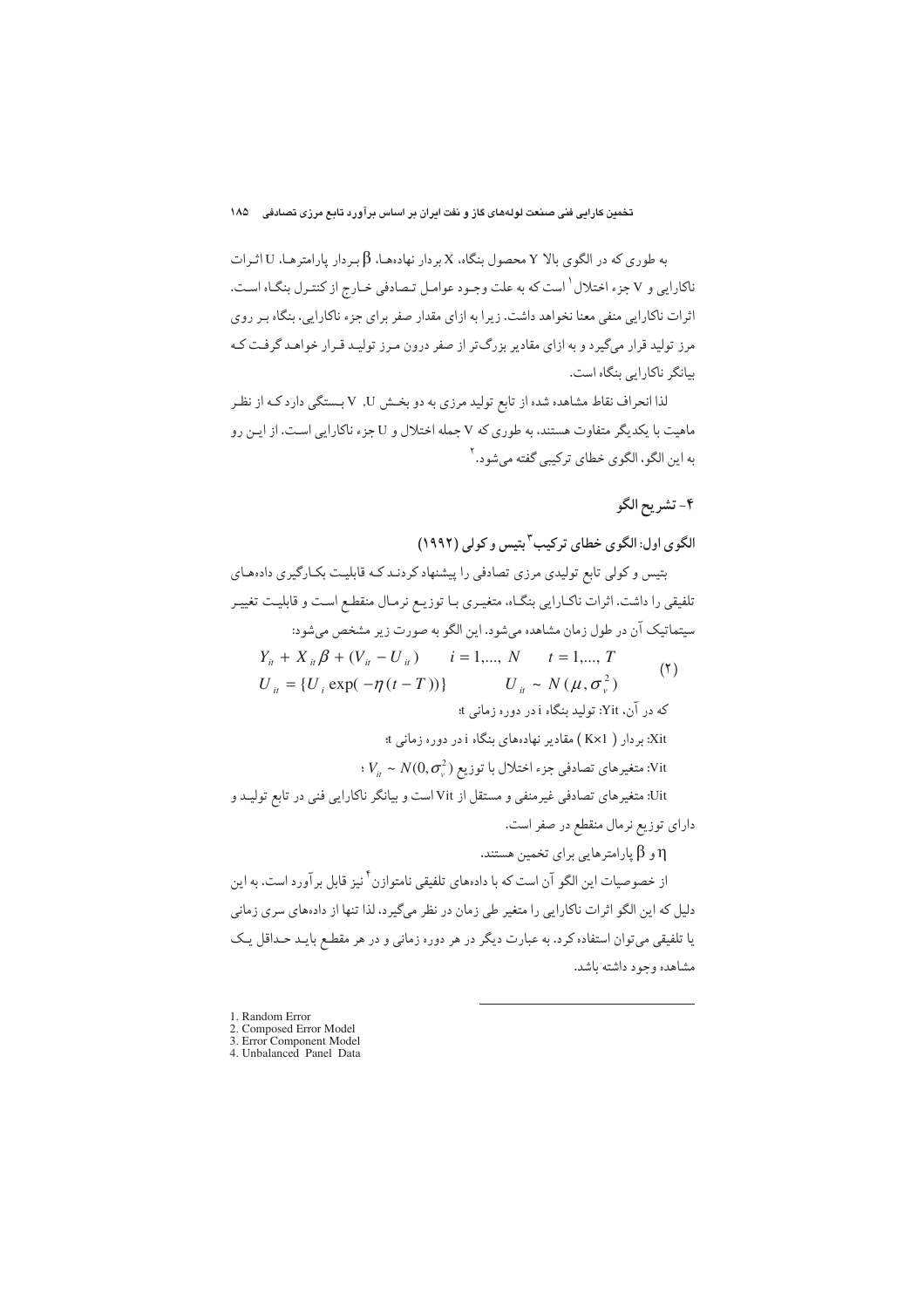۱۸۶ - محمد رضا شریف آزاده و مهدی بصبرت

الگوی دوم: الگوی اثر ناکارایی فنی بتیس و کولی (۱۹۹۵).

در بررسی ادبیات اندازهگیری کارایی، مطالعاتی در زمینه تعریف اثرات ناکارایی نظیر کارهای پیت و لی ` (۱۹۸۱) وجود دارد که از یک روش دو مرحلهای استفاده کرده است. بـدین صـورت کـه در مرحله اول تحلیل الگو، تابع تولید مرزی تصادفی تخمین زده شده و سطوح ناکارایی بنگاهها مشخص میشود و در مرحله دوم تحلیل، اثر متغیرهای مربوط به مشخـصات بنگـاه نظیـر تجربیـات مدیریتی، نوع مالکیت و میزان دارایی بر میزان ناکارایی هر بنگاه انـدازه گرفتـه مـی شـود. امـا، عمـل تخمین دو مرحلهای ناقض برخی از فروض اقتصادسنجی است. زیبرا، در مرحلـه اول بـر آورد جـزء خطای یک طرفه که معرف ناکارایی است مستقل از مشاهدات در نظر گرفتـه مـیشـد و در مرحلـه دوم، این فرض نقض می،شود. بنابراین، سعی بر آن شد که بـه منظـور بررسـی اثـرات ناکـارایی یـک روش یک مرحلهای ارائه شود. لذا، الگوهای مرزی تصادفی پیشنهاد شد که در آن جـزء ناکـارایی بـه طور صریح تابعی از بردار مشخصههای هر بنگاه تعریف می شود و خـود شـامل یـک جـزء تـصادفی است. بتيس و كولي (١٩٩۵) ، الگوى مدل (٣) را به منظور بر آورد چنين الگو بي ارائه كردند.

به طوري كه، Vit , β , Xit , Yit قبلاً تعريف شدهاند.

Uit: متغیرهای تصادفی غیرمنفی و مستقل از Vit که بیانگر ناکارایی فنی تـابع تولیـد اسـت و دارای توزیع نرمال منقطع در صفر و میانگین mit است.

$$
U_{ii} = Z_{ii} \delta + w_{ii}
$$
\n
$$
U_{ii} \sim N (m_{ii}, \sigma_u^2)
$$
\n
$$
m_{ii} = Z_{ii} \delta
$$
\n
$$
\delta
$$
\n
$$
\delta
$$
\n
$$
\delta
$$
\n
$$
\delta
$$
\n
$$
\delta
$$
\n
$$
\delta
$$
\n
$$
\delta
$$
\n
$$
\delta
$$
\n
$$
\delta
$$
\n
$$
\delta
$$
\n
$$
\delta
$$

دو الگوی ارائه شده هیچ نقطه اشتراکی با هم ندارند و این گونه نیست کـه تحمیـل قیـودی بـه یکی از آنها، الگوی دیگر را حاصل نماید. به عبارت دیگر، این دو الگو از یک گروه نیستند.

برای برآورد توابع تولیدی با مشخصات بالا از نرمافزار FRONTIER استفاده میشود. ایـن نرمافزار را که تیم کولی در دانشگاه نیوانگلند طراحی کرده است، برای تخمین پارامترهای تابع تولید (هزینه) تصادفی به روش حداکثر درستنمایی تهیه شده است. این برنامه کارایی فنی هر بنگـاه را بـا استفاده از توابع تولید (هزینه) مرزی تخمین زده شده، پیش بینپی میکنـد. همچنـین، روش حـداکثر درستنمایی به بنگاههای کارا اجازه میدهد که در تعیین مرز تولید (هزینـه)، نقـش بیـشتری داشـته باشند تا از اشکال ساختاری روش حداقل مربعات معمولی که به مشاهدات دور افتـاده وزن یکـسان

1. Pitt  $&$  Lee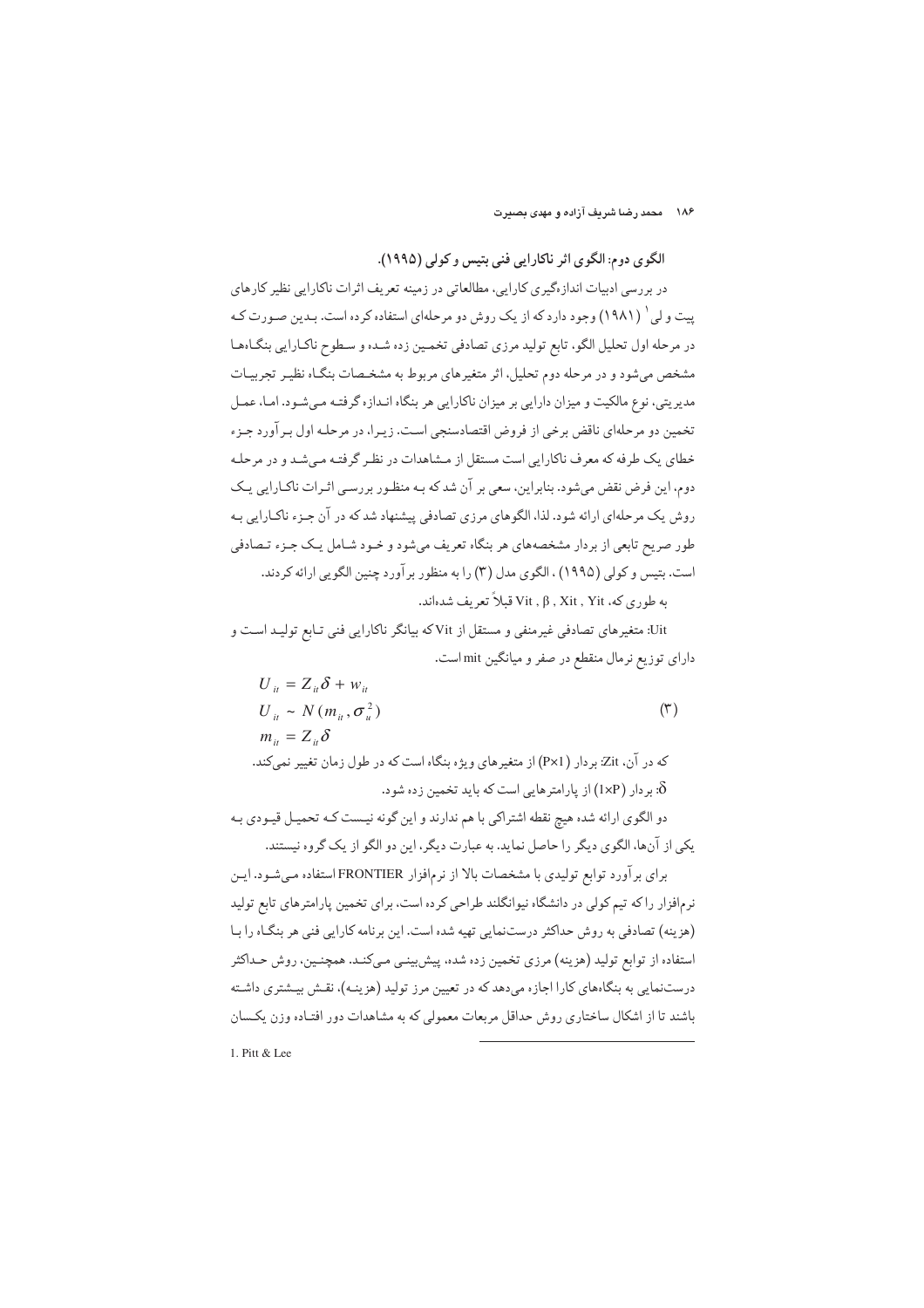میدهد، بکاهد. در اکثر تحلیلهای کاربردی و تجربی در شاخه علم مدیریت تحلیل فراگیـر دادهها (DEA)<sup>\</sup> روش متعارف و مناسبی است. در روش تحلیـل مـرزی تـصادفی (SFA)<sup>۲</sup> عـدم کـارایی نسبت به تابع مرزي با استفاده از دادههاي آماري تخمين زده ميشـود كـه مـستلزم مـشخص نمـودن شکل تابع است. روش SFA بدان سبب روش مطلوبی است که تعریف بهتری از عدم کارایی بر پایـه تئوري اقتصاد عرضه مي نمايد. به عبـارت ديگـر، روش SFA بـا مباحـث تئـوري توليـد در توضـيح روابط بين عوامل توليد و محصولات، سازگار و منطبق است.

# ۵- مطالعات انجام گر فته

فرير و لاول (١٩٩٠) بر مبنـاي اطلاعـات ۵۷۵ بانـک در آمريکـا مربـوط بـه سـال ۱۹۸۴ بـا نگرش تولیدی و روش پارامتری آماری با استفاده از تـابع هزینـه تـرانس لـوگ و همچنـین روش ناپارامتری پژوهش خود را انجام دادند. نتایج این مطالعه بیانگر این بود که متوسط کـارایی بـر اسـاس روش پارامتری ۷۴٪ و روش ناپارامتری ۷۹٪ میباشد.

بتیس و حشمتی ٔ (۱۹۹۸) برای دوره زمانی ۱۹۸۴ الـی ۱۹۹۵، از اطلاعـات مربـوط بـه ۱۵۶ بانک با نگرش واسطهای و روش پارامتری آماری با استفاده از تابع هزینه تـرانس لـوگ بـرای بـر آورد کارایی نیروی کار صنعت بانکداری سوئد استفاده کردهاند. نتایج این مطالعه بیانگر این بود که، متوسط کارایی فنی ۸۸٪ است و کارایی رابطه منفی با تعداد شعب و رابطه مثبت باکل داراییهای بانک دارد.

فریز و تاکی ۲۰۰۴) برای دوره زمانی ۱۹۹۳-۲۰۰۰ بر مبنـای اطلاعـات ۲۸۹ بانـک از پانزده کشور اروپای شرقی و با روش پـارامتری آمـاری و بـا اسـتفاده از تـابع هزینـه تـرانس لـوگ پژوهش خود را انجام دادند. نتايج مطالعه بيانگر ايـن بـود كـه اسـتوني، قزاقـستان، ليتـواني، لتـوني، اسلواکي و اسلووني کشورهاي با ميانگين کارايي بالا (۸۶٪-۷۵٪)،کرواسي، مجارستان و لهستان كشورهاي با ميانگين كـارايي متوسـط (٤٨/-٤٢٪) و بلغارسـتان، مقدونيـه، رومـاني، روسـيه، جمهوري چک و اکراين کشورهاي با ميانگين کارايي پايين (۵۹/-۴۲٪) مي باشند.

تـانگزون و هنـگ (۲۰۰۵) در مطالعـهای بـا عنـوان «خـصوصیسـازی اسـکلههـا، کـارايي و رقابت پذیری: برخی شواهد تجربی درباره اسکلهها» با اشاره به رابطه بین ساختار مالکیت اسکلههـا و کارایی فنی آنها و استفاده از مدل مرزی تصادفی به بررسی و تبیین تأثیرخصوصیسازی اسکلهها بر کارایی آنها جهت یافتن راهکار ضروری به منظور دستیابی بـه بهـرهوری و تـوان رقـابتی اسـکلههـا

- 1. Data Envelopment Analysis<br>2. Stochastic Frontier Approach
- 3. Ferrier & lovell
- 4. Battes & Heshmati
- 5. Fires & taki
- 6. Tongzon & Heng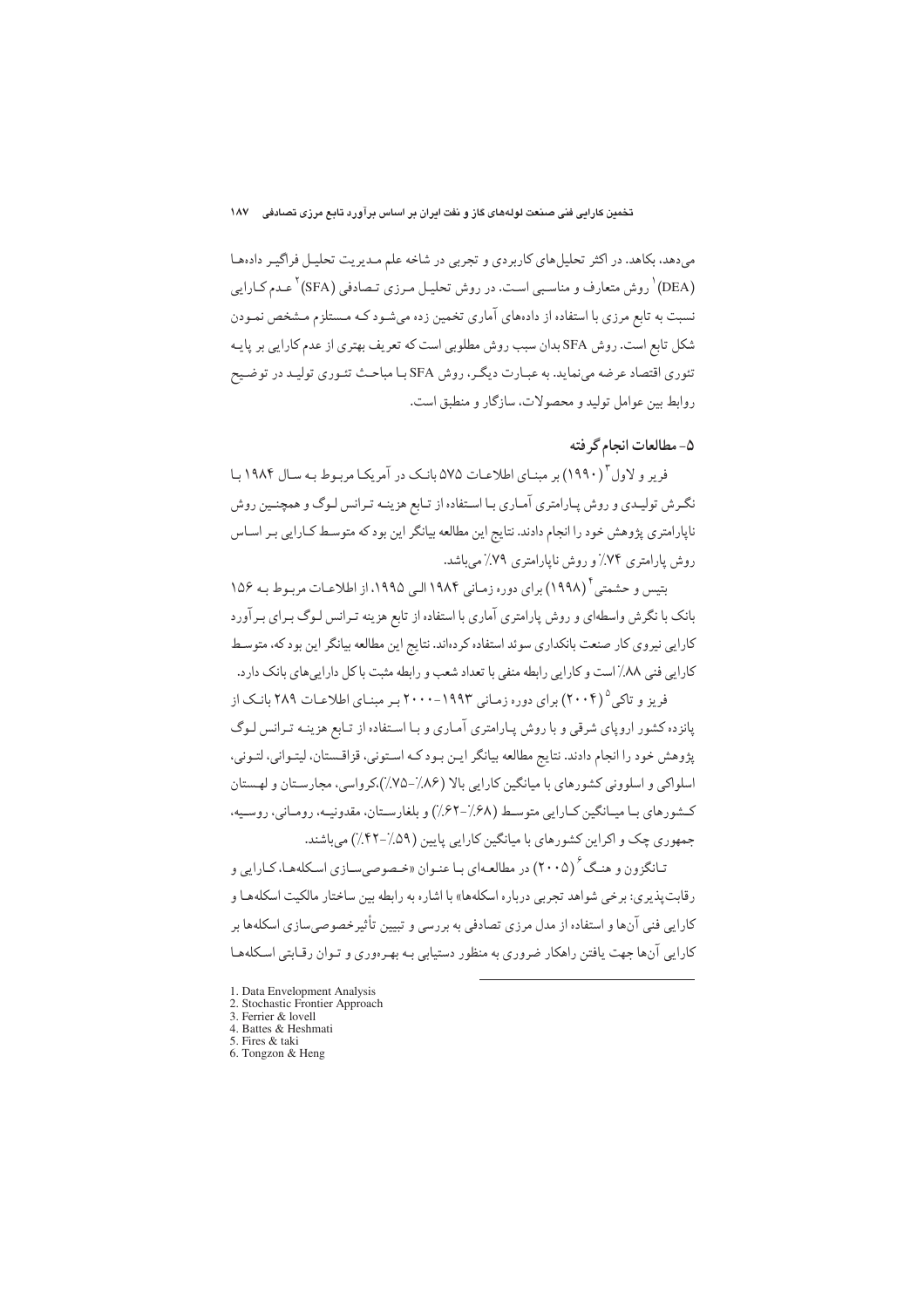پرداختهاند. بر اساس انتخاب و بررسی ۲۵ اسکله به عنـوان نمونـهای از بنـدرگاههـای جهـان، نتـايج نشان داده است که حضور بخش خصوصی در بهرهبرداری از بندر گاهها،تا حد امکان کارایی عملکرد آن ها را ار تقاء مے بخشد.

لویز و همکارانش  $( \mathsf{Y} \cdot \mathsf{A} )$  کارایی ناوگان شیلات صید میگو در کـشور پرتغـال را تجزیـه و تحلیل کردند. نتایج تحقیق نشان می دهد که کارایی و بهرهوری کل عوامل تولید طی دوره ۱۹۹۵ تـا ۲۰۰۴ به طور نسبی پایین بوده است.

تانگ<sup>۲</sup> (۲۰۱۰) در پژوهش خود کارایی فنی مـزارع غیرمتـراکم اصـلاح شـده را بـرای اسـتان ماکائو ویتنام بررسی نمود. نتایج دلالت براین امر دارد که کـارایی فنـی در طـی دوره مـورد بررسـی روند صعودي داشته است.

سهیل و همکارانش ۲۰۱۲) مطالعهای را تحت عنوان «تخمین کـارایی فنـی تولیـد گنـدم در ناحیه سارگودا<sup>۲</sup> پاکستان» انجام دادند. نتایج تحقیق نشان میدهد کـه میـانگین کـارایی فنـی مـزارع مورد تحقیق پین ۶۰ تا ۱۰۰ درصد می باشد.

حاجیانی و همکاران (۱۳۸۳) مطالعهای را تحت عنـوان «بررسـی کـارایی فنـی ناوگـان صـید میگوی خلیج فارس مطالعه موردی استان بوشهر»، انجام دادند. نتایج نشان میدهد متوسط کـارایی فني سه طبقه شناور، لنجرها ،كشتبي ها و قايق ها به ترتيب برابر با ٨١٪، ٧٣٪ و ٤٧٪ بـوده اسـت. در مقايسه با ساير مطالعات انجام شده به نظر مىرسد كه كارايي فني لنجها و كشتىها نسبتاً خوب ولـي كارايي قايق ها بسيار پايين بوده است.

سیدان (۱۳۸۳) در پژوهشی به «بررسی عوامل مؤثر بر عدم کارایی فنی بهرهبرداران سیر کـار در استان همدان» پرداخته است، نتايج تحقيق نشان مىدهد كه متوسط كارايي فني بهرهبرداران ايـن محصول ۷۴ درصد میباشد. بنابراین میتوان بدون تغییر عمده در سطح فـنآوري و منـابع بـه کـار رفته و صرفاً از طريق افزايش كارايي فني كشاورزان، توليد را به مقدار زيادي افزايش داد.

رحيمي سوره و صادقي (١٣٨۴) مطالعهاي را تحت عنوان «بررسي عوامل مؤثر بـر كـارايي و اقتصاد مقیاس در رهیافتهای پارامتری و ناپارامتری» انجام دادنـد. یافتـههـای بررسـی تطبیقـی رهیافتها حاکی است که، الف- هر دو رهیافت دارای قابلیتهای خاصی هستند. ب- بـروز نتـایج متناقضی محتمل است. ج- بکارگیری رهیافت پارامتری در تحقیقات مربوط به بخش کـشاورزی و منابع طبیعی به واسطه ویژگی های آن هـا بـسیار ضـروری اسـت. د- بـالا بـودن متوسـط کـارایی در

- 1. Lopes & et al. 2. Tung<br>3. Sohail & et al.
- 4. Sargodha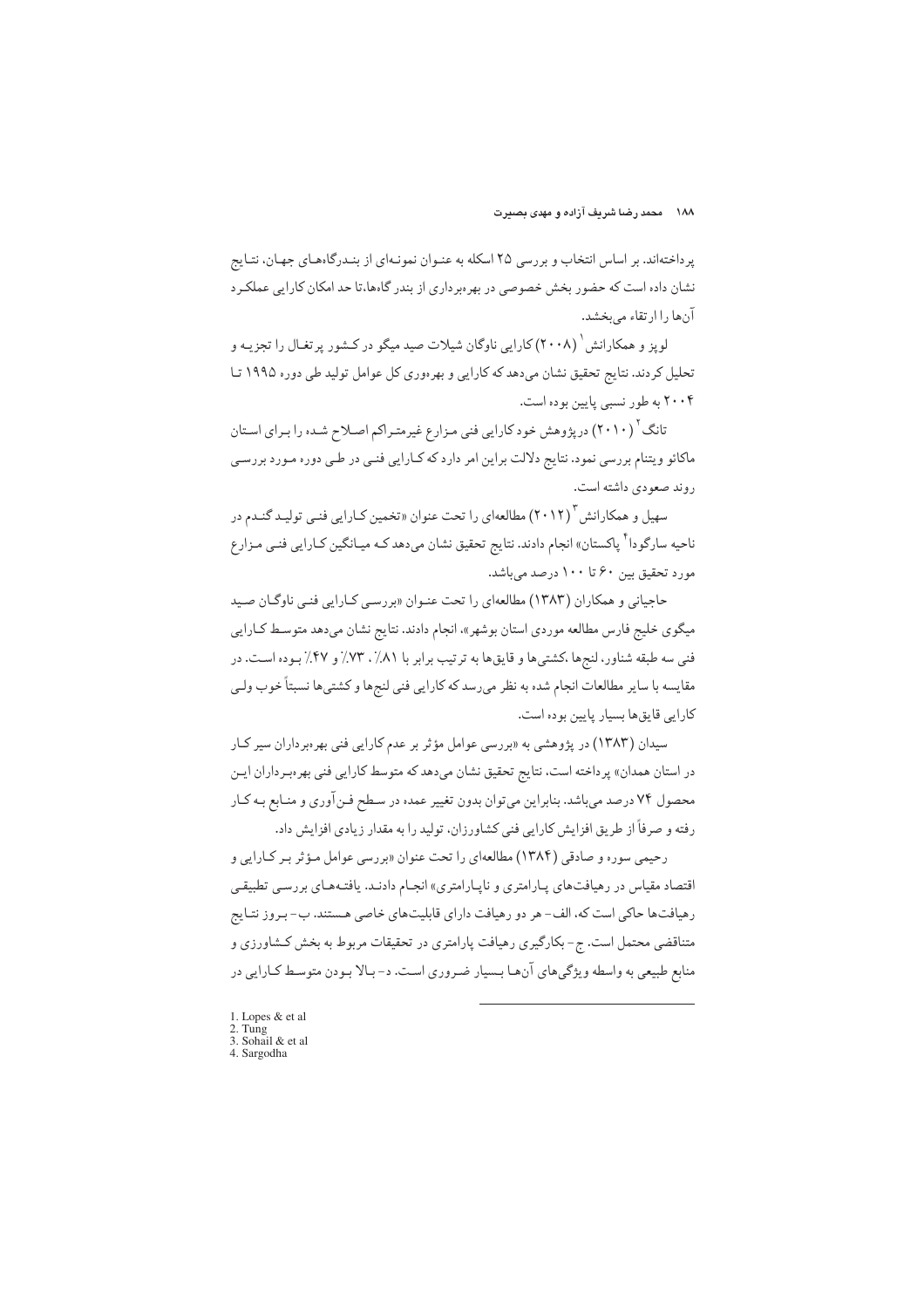رهیافت پارامتری نسبت به رهیافت ناپارامتری در بخش کشاورزی احتمال بیشتری دارد.

زارع (۱۳۸۴)، در مطالعه خود تحت عنوان «اقتصاد توليد و انگور كاران استان خراسان» با استفاده از تابع تولید کاب داگلاس ضرایب تـابع را تخمـین زده و بـه منظـور محاسـبه کـارایی فنـی انگورکاران از تابع تولید مرزی تصادفی استفاده کرده است. نتایج مطالعه مذکور نشان داده است ک متوسط كارايي ۶۱ درصد مي باشد.

خداد کاشی و توسلی (۱۳۹۱) مطالعهای تحت عنوان «تخمین کارایی فنبی بانـک کـشاورزی بـا استفاده از تابع تولید مرزی» انجام دادند. نتایج به دست آمده نشان میدهد که کارایی فنی مدیریتهـای ستادی شعب بانک کشاورزی ۷۹/۵۷ درصد میباشد. علاوه بر این، کارایی فنی مدیریتهای ستادی شعب بانک با شبکه شعب گستردهتر، سهم بالاتر از کل سپردههای بانـکـهـای دولتـی اسـتان مربوطـه و نسبت تسهیلات پرداختی بالاتر در بخش کشاورزی رابطه مثبت دارد و همچنین با بی ثباتی مـدیریتی، سهم بالاتراز کل سپردههای بانک، عدم وصولی و زمان دارای رابطه منفی میباشد.

## ۶- تجزیه و تحلیل دادهها

در این مقاله صنعت لولههای گاز و نفت به عنوان یک صنعت کـه در یـک بـازار غیـررقـابتی فعالیت میکند در نظر گرفته شده است. در حال حاضر سه بنگاه در داخل کشور بـه تولیـد لولـههـای گاز و نفت در سایز بزرگ (۲۴ الی ۵۶ اینچ) مشغول فعالیت هستند.

در این مطالعه شرکتهای لولهسازی اهواز، لولهسازی صفا و لولهسازی سـدید مـلاک بررسـی واقع میشوند و برای بررسی کارایی فنی این صنعت میزان تولید سالیانه بر حسب تناژ به عنوان ستانده صنعت در نظر گرفته شـده اسـت و نيـروي كـار متخـصص و غيرمتخـصص بـر حـسب نفـر و موجودي سرمايه بر حسب ميليون ريال به عنوان نهاده صنعت مورد استفاده قرار گرفته است.

دادههای متغیر موجودی سرمایه با استفاده از میزان سرمایهگذاری اولیه و سـری زمـانی میـزان سرمایهگذاری در هر سال و با توجه به شاخص قیمت ماشین آلات به قیمت سال پایه (۱۳۷۶) ایجاد گردیده، سپس با استفاده از شاخص نرخ کاربردی، سری زمانی موجودی سرمایه تعدیل و به صـورت سرمايه مولد سال بعد تبديل شده است. در ادامه كارايي فني صنعت بـا اسـتفاده تـابع توليـد مـرزى تصادفي تخمين زده شده است.

#### ۶-۱-بنگاههای فعال در صنعت

اكنون با هدف آشنايي بـا صـنعت، واحـدهاي فعـال صـنعت بـه صـورت مجـزا مـورد بررسـي قرار مے گیر د.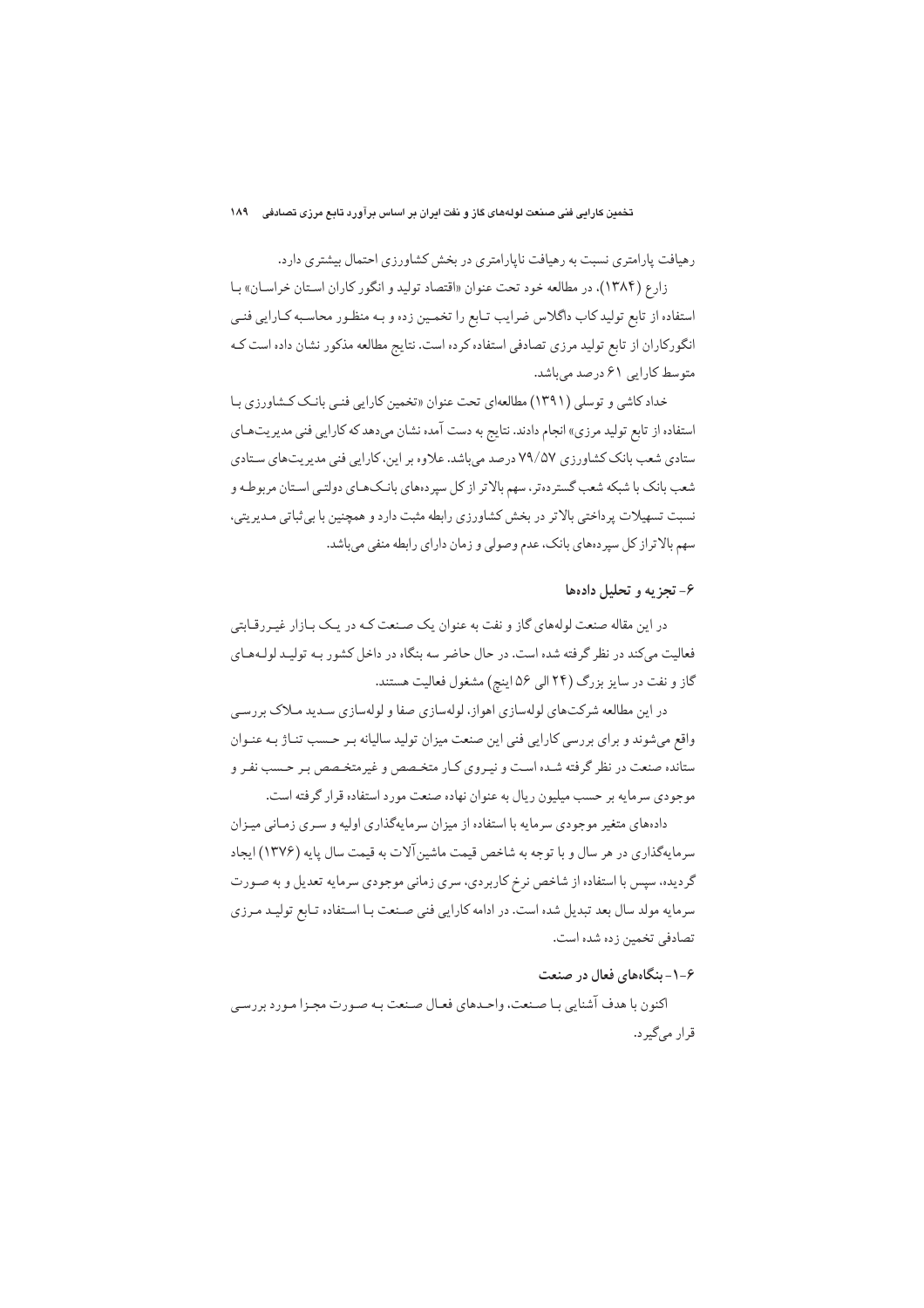## ۶-١-١- شركت لولهسازي اهواز

در سال ۱۳۴۵ قرارداد احداث دو کارخانه لولهسازی با یک شرکت آمریکـایی منعقـد شـد کـه عملیات ساختمانی، با نظارت شرکت ملی نفت در بهمن ماه ۱۳۴۵ در شهرستان اهواز آغـاز گردیـد. علت انتخاب محل احداث كارخانه، نزديكي به مراكز بهرهبرداري بندر امـام، همجـواري بـا راه آهـن سراسري و شاهراه جادهاي شمال -جنوب و نزديكي به ديگر مجتمع هاي صنعت نفت بـوده اسـت. این دو کارخانه در آذر ماه سال ۱۳۴۶ مورد بهرهبرداری قرار گرفتند.

به منظور تأمین لولههای مورد نیـاز طـرح صـادرات گـاز طبیعـی بـه کـشور شـوروی سـابق و همچنین اجرای طرح گازرسانی به شهرهای شمال ایران (خط سراسری جنـوب - شـمال بـه طـول ۲۳۰۵ کیلومتر)، شرکت ملبی نفت دو کارخانـه دیگـر در سـال ۱۳۵۳ در جـوار دو کارخانـه قبلـی احداث نمود که در اسفند ماه سال ۱۳۵۵ مورد بهرهبرداری قرار گرفتند و این مجموعه تاکنون نیز به فعالیت خود ادامه داده است به طوری که شرکت لولهسازی اهواز در بین صد شرکت برتر تولیدکننده کشور از نظر فروش، رتبه سی و پنجم در سال ۱۳۸۷ را به خود اختصاص داده است.

ظرفیت اسمی و پیش بینی شده شرکت لوله سازی اهواز بر اساس لوله مبنایی به قطر ۴۲ ایـنچ و ضخامت ۰/۵ اینچ و طول ۱۲ متر، مقدار ۲۴۰ هزار تن در سال میباشد که این ظرفیت در قطر ۵۶ اینچ و ضخامت حداکثر یک اینچ به مقدار حداکثر خود معادل ۴۵۰ هزار تن در سـال و در قطـر ۲۴ اینچ و ضخامت حداقل ۰/۲۵ اینچ به ۱۲۰ هزار تن در سال می رسد.

# ۶-۱-۲-شرکت لولهسازی صفا

طرح نورد و لوله صفا با هدف توليد انواع ورق فولادي گرم و سرد گالوانيزه و رنگـي در سـال ۱۳۷۰ در زمینی به مساحت ۵۰۰ هکتار شروع شد. هدف مورد نظر شرکت تولید ۲/۵ میلیـون تـن در سال، ورق،های نورد شده گرم و سرد و نیز گالوانیزه و رنگی و همچنین تولید سالیانه ۱/۵ میلیـون تن لولههای فولادی مورد استفاده در صنایع نفت، گاز، پتروشیمی و آب و فاضلاب میباشد.

در سال ۱۳۷۸ بررسیهای فنی، روی فاز یک طرح توسعه شرکت انجام شد. این طرح شـامل چهار بخش تولید لوله به قطرهای ١٢٠-٨ اینچ و ٢ بخش مربوط به روکش پلی اتیلن لولهها بوده که این امر باعث شد، در سال ۱۳۸۰ شرکت اقدام به خرید تجهیزات مورد نیاز برای تولید لولههای اسپیرال نماید که این خط توانایی تولید صد هزار تن در سال، لولههای اسپیرال را دارا میباشد. شرکت در سال ۱۳۸۱ اقدام به خرید تجهیزات تولید لولههای با قطر زیاد به روش درز جوش مستقیم از شرکت HAEUSLER سوئیس نمود و توانست خط تولیدی این نـوع لولـه را در اواخـر سال ۱۳۸۱ به مرحله بهروبر داری برساند.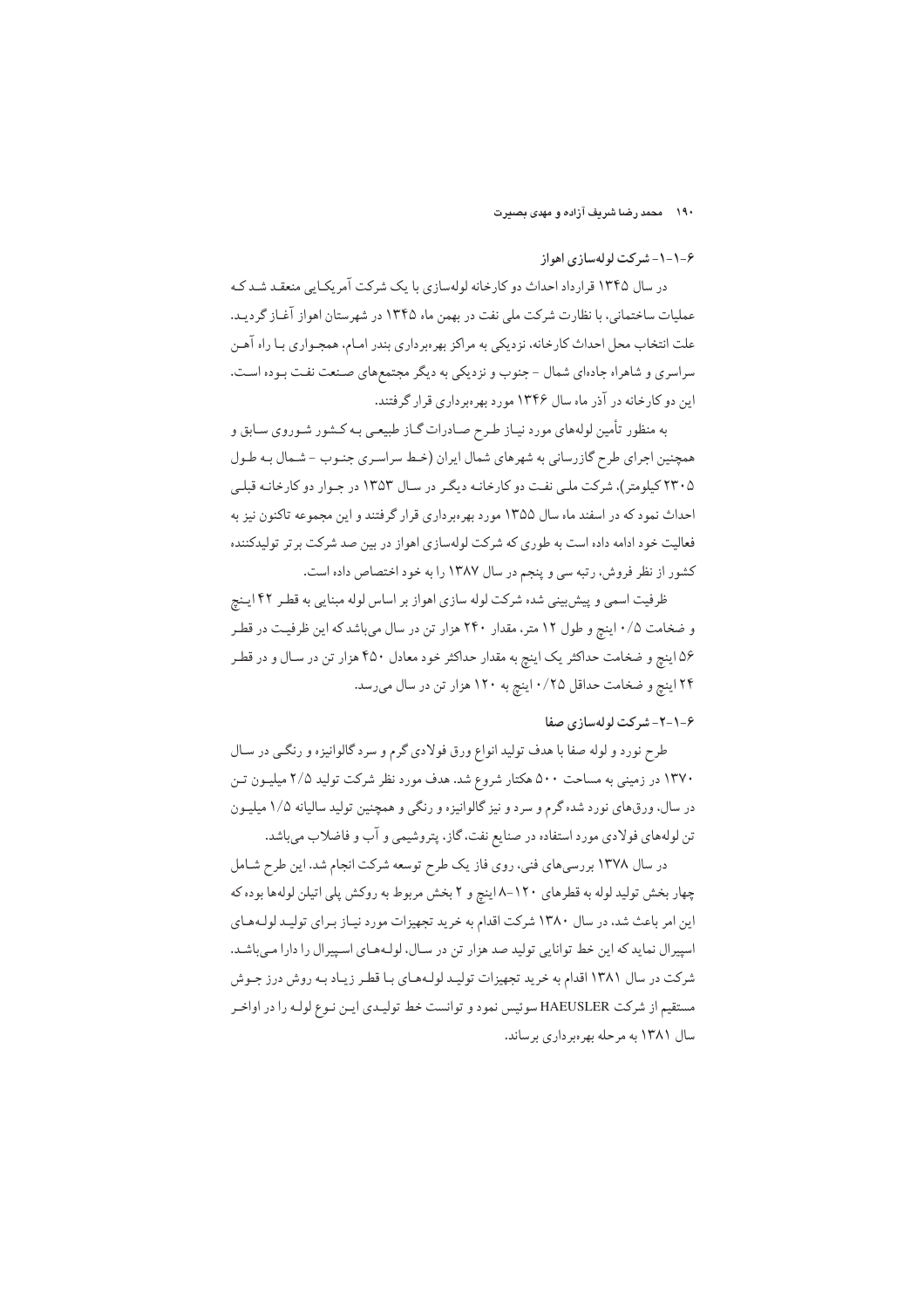#### ۶–۱–۳– شرکت لولهسازی سدید

این شرکت در سال ۱۳۷۳ با عنوان شرکت لوله و پروفیل سدید در تهران تأسیس گردیـد. بـا توجه به افزایش تقاضای لولههای گاز و نفت، شرکت لولهسازی ماهشهر متعلـق بـه گـروه صـنعتبی سدید با سرمایهای معادل ۵۵۰ میلیارد ریال به منظور تأمین لولههای مورد نیاز پـروژههـای صـنعت نفت و گاز کشور در منطقه ویژه اقتصادی پتروشیمی در ماهشهر، در زمینی به مساحت ۱۸ هکتار در سال ۱۳۸۱ به بهرهبرداری رسید. با راه اندازی این خط ظرفیت اسمی این مجتمـع بـه ۴۰۰ هـزارتن در سال افزايش يافت.

## 7-۶- ستانده صنعت

| جدول (۱): تولیدات داخلی کشور (ارقام به تن) |                                        |                       |                                   |  |
|--------------------------------------------|----------------------------------------|-----------------------|-----------------------------------|--|
| سال                                        | لولەسازى اھواز                         | لولەسازى صفا          | لولەسازى سديد                     |  |
| ۱۳۷۵                                       | ۱۵۹۰۰۰                                 | $0 \backslash \cdots$ | 60                                |  |
| ۱۳۷۶                                       | ۱۵۱۰۰۰                                 | $\delta r \cdots$     | rr                                |  |
| <b>ITYY</b>                                | $14.4 \cdot \cdot \cdot$               | , ۶                   | ۵۶۰۰۰                             |  |
| ۱۳۷۸                                       | ۲۰۶۰۰۰                                 | $\gamma$              | ۵۸۰۰۰                             |  |
| ۱۳۷۹                                       | ۲۸۶۰۰۰                                 | $\vee\cdot\cdot\cdot$ | ۶۶                                |  |
| ۱۳۸۰                                       | ۰۵۰۰۰ -                                | ۸۵۰۰۰                 | $\lambda$ $\cdot$ $\cdot$ $\cdot$ |  |
| ۱۳۸۱                                       | $1 \wedge \cdots$                      | $\lambda$ ۲ $\cdots$  | ۵۶۰۰۰                             |  |
| ۱۳۸۲                                       | 771                                    | $9Y \cdots$           | $v \hat{z} \cdots$                |  |
| ١٣٨٣                                       | ۲۳۵۰۰۰                                 | ۸۰۰۰۰                 | <b>Al</b>                         |  |
| ۱۳۸۴                                       | ۲۶۵۰۰۰                                 | 19                    | ۰۰۰∆۸                             |  |
| ۱۳۸۵                                       | ۳۱۵۰۰۰                                 | ۱۷۰۰۰۰                | ,,,,,,                            |  |
| ۱۳۸۶                                       | $\mathsf{r}\mathsf{r}\mathsf{r}\cdots$ | $\frac{1}{10}$        | ۱۵۸۰۰۰                            |  |
| ۱۳۸۷                                       | ۱۵۳۰۰۰                                 | ۱۲۳۰۰۰                | ۱۳۵۰۰۰                            |  |
| 1388                                       | 191                                    | ۱۴۵۰۰۰                | ۱۳۸۰۰۰                            |  |
| ۱۳۸۹                                       | ۱۷۱۰۰۰                                 | ۱۵۶۰۰۰                | ۱۴۲۰۰۰                            |  |
|                                            |                                        |                       |                                   |  |

ستانده صنعت لولهسازي براي بنگاههاي مورد بررسي در جدول زير آمده است.

منبع: معاونت تولید بنگاههای تولیدکننده لوله

۶-۳-نهادههای تولید

نهادههای این صنعت شامل نیروی انسانی، سرمایه و مواد خام میباشد. در ادامه به شرح آنها پرداخته ميشود.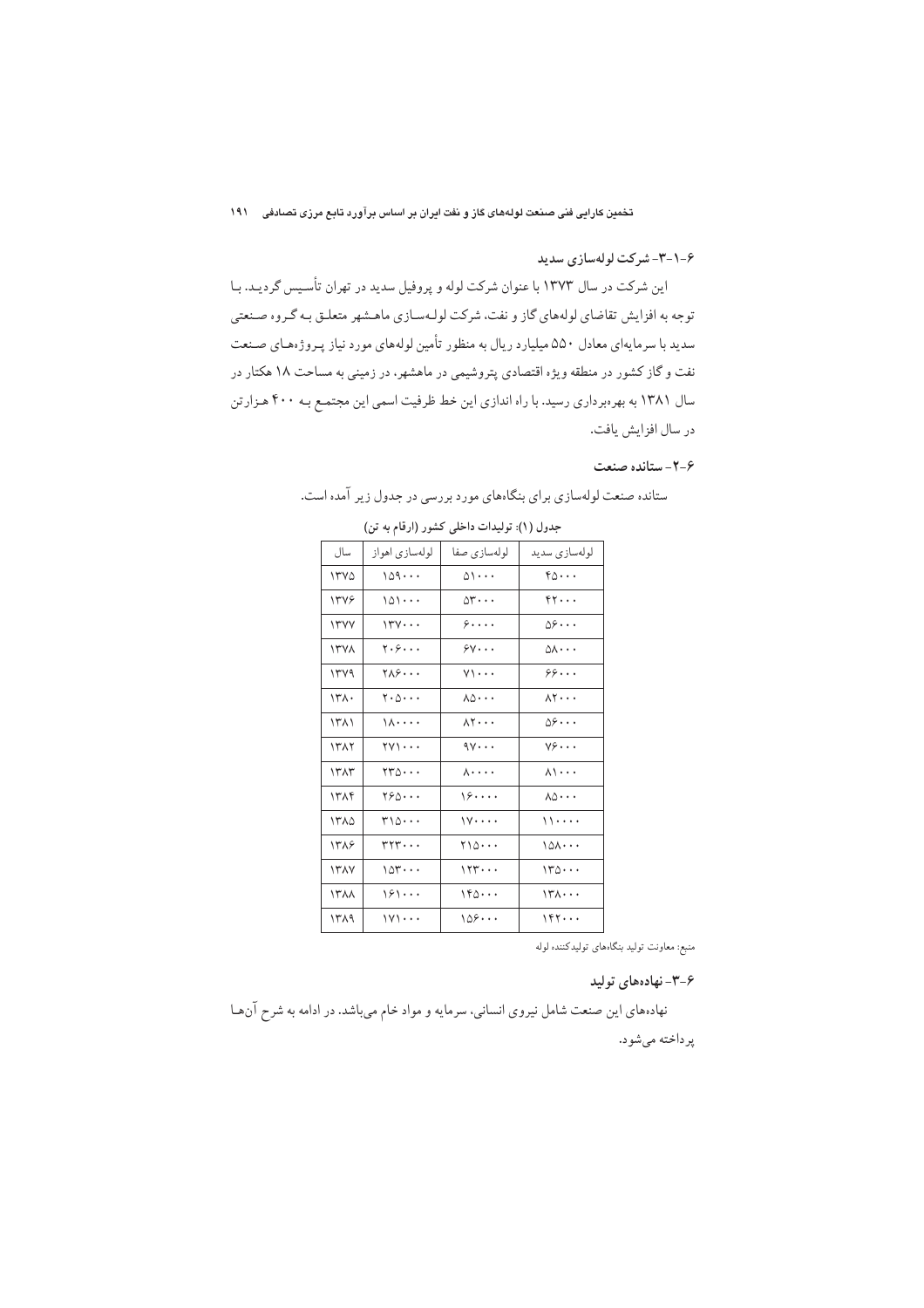# ۶–۲–۱–نیروی انسانی

با توجه به چارت پرسنلی موجود در شرکتهای لولهساز که در آن از کارگر ساده تاکارشناسان فنی با رتبههای متفاوت وجود دارند و به دلیل اینکه اثر هر کدام از افراد بـر تولیـد متفـاوت اسـت. بنــابراین شاغلین در این صنعت به دو دسته دارای تحصیلات دانشگاهی (دارنـدگان مـدارک کـاردانی بـه بـالا)، تحت عنوان نيروى انساني متخصص و فاقـد تحـصيلات دانـشگاهي،تحت عنـوان نيـروي انـساني غيرمتخصص تقسيمبندي شدهاند.

| سال         |                               | لولهسازي اهواز    |             | لولەسازى صفا |                                 | لولەسازى سديد              |
|-------------|-------------------------------|-------------------|-------------|--------------|---------------------------------|----------------------------|
|             | متخصص                         | غيرمتخصص          | ا متخصص     | غير متخصص    | متخصص                           | غير متخصص                  |
| <b>ITY0</b> | $\mathbf{Y} \cdot \mathbf{Y}$ | $1 \cdot \cdot 7$ | ٧٠          | ۴۸۲          | ۹۲                              | $\Delta \Upsilon \Upsilon$ |
| 1348        | ۲۱۲                           | $\cdot$ ۴۷        | ۷١          | $0 \cdot 1$  | ۹۲                              | ۵۳۱                        |
| <b>ITYY</b> | ۲۲۵                           | ۱۰۳۱              | ٧۶          | ۵۲۸          | $\mathcal{N} \cdot \mathcal{K}$ | ۵۴۵                        |
| <b>ITYA</b> | ۲۴۱                           | 1717              | ٧٨          | ۵۴۱          | $\cdot$ ۴                       | ۵۵.                        |
| 1449        | <b>YYY</b>                    | 1559              | ۸١          | ۵۴۵          | $\bigwedge$                     | ۵۶۲                        |
| 141.        | <b>788</b>                    | $\lambda$         | ۸۹          | ۵۴۵          | ۱۲۱                             | 09.                        |
| ۱۳۸۱        | ۲۸۱                           | 1557              | ۹۶          | ۵۵۲          | $\mathcal{N}$ .                 | 565                        |
| ١٣٨٢        | ۳۰۱                           | 1791              | ۹۶          | ۵۴۷          | 17Y                             | ۵۷۸                        |
| 1٣٨٣        | ۳۱۶                           | 149.              | ۱۲۳         | 9.1          | 16.                             | ۵۹۸                        |
| 1٣٨۴        | ٣٢٣                           | 1571              | $\sqrt{11}$ | ۶۱۱          | 141                             | 9.7                        |
| 1٣٨٥        | ۳۳۸                           | ١۴٣٨              | 17Y         | ۶۱۵          | ۱۵۲                             | ۶۲۸                        |
| 17A9        | ۳۴۱                           | ۱۴۴۵              | ۱۴۱         | $\gamma$ .   | ۱۵۹                             | 549                        |
| <b>ITAY</b> | ٣۴.                           | 1571              | ۱۳۸         | ۵۹۰          | ۱۵۹                             | $\varphi_{\Delta}$ .       |
| $\lambda$   | ٣۴٧                           | $171\lambda$      | ۱۴۴         | ۵۹۸          | ۱۶۸                             | ۶۳۸                        |
| 1419        | ۳۵۸                           | 1571              | ۱۴۷         | 9.5          | ۱۷۳                             | 540                        |

جدول (۲): نیروی انسانی شاغل (ارقام به نفر)

منبع: معاونت نیروی انسانی بنگاههای تولیدکننده لوله

#### ۶-۳-۲-سرمایه

یکی از مهمترین عوامل در فرآینـد رشـد و توسـعه اقتـصادی کـشورها، عامـل سـرمایه اسـت. موجودی سـرمایه بـه مفهـوم مجمـوع کالاهـای سـرمایهای اسـت کـه بـا یـک معیـار سـنجش واحـد اندازهگیری میشوند. به سخن دیگر، کالاهای سرمایهای، از قبیل کارخانهها، ماشـین آلات، جـادههـا، وقتی با یک واحد اندازهگیری مشترک تبدیل و با هم جمع شوند، ملاکی از موجودی سرمایه فیزیکی جامعه به دست میدهند. از سوی دیگر، نهاده موجودی سرمایه، یکـی از مهـمتـرین عوامـل تولیـد در فرایند برآورد تابع تولید میباشد.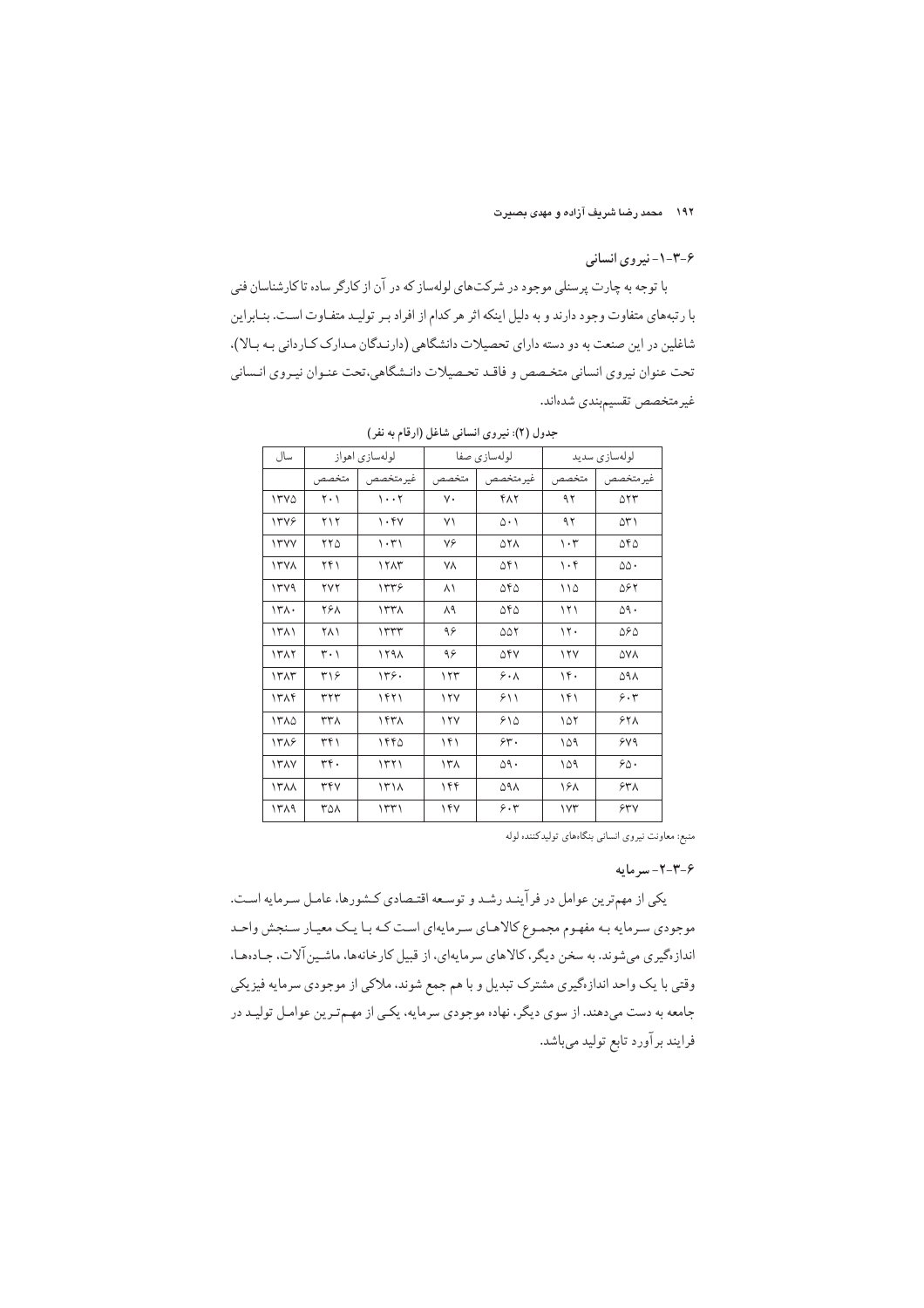## ۔<br>تخمین کارایی فنی صنعت لولههای گاز و نفت ایران بر اساس برآورد تابع مرزی تصادفی ۱۹۳

در این پژوهش از رابطه زیر جهت تعدیل موجودی سرمایه استفاده شده است:

$$
Kt = (1 - P)Kt - 1 + It
$$
\n<sup>( $\hat{r}$ )</sup>

که در این رابطه K0 (سرمایه اولیه)، برابربا میزان سرمایهگذاری در شروع بهرهبرداری هر کدام از بنگاهها است. به عنوان مثال، براي شركت لولهسازي اهواز، مقدار K0 برابر با مجموع سرمایهگذاریهای انجام شده در سال ۱۳۴۶ میباشد. از آنجایی که در تابع تولید مـیبایـست ارزش سرمايه واقعي و نه ارزش دفتري، در محاسبات لحاظ گردد. لذا با توجه به بررسيءاي به عمل آمده و همچنین محاسبه با خبرگان صنعت لولههای گاز و نفت، نرخ استهلاک بـه میـزان ۵ درصـد در نظـر گرفته شده است. که این نرخ استهلاک ،با بر آوردهای انجام شده برای بخش صنعت و معـدن توسـط سازمان مدیریت و برنامهریزی (۴/۷ ٪) تطابق دارد (امینی، ۱۳۸۴: ۵۳/۹۰).

بنابراین سرمایه بر اساس نرخ استهلاک کاهنده میشود و با توجه به نرخ تورم سیر صـعودی پیـدا میکند. دادههای متغیرهای موجودی سرمایه با استفاده از میـزان سـرمایهگـذاری اولیـه و سـری زمـانی میزان سرمایهگذاری در هر سال و با توجه به شاخص قیمت ماشین آلات به قیمت سـال پایـه (۱۳۷۶). ايجاد گرديده سپس سري زماني موجودي سرمايه به صورت سرمايه مولد سال بعد تبديل شده است.

| سال         | لولهسازي اهواز  | لولەسازى صفا  | لولەسازى سديد  |
|-------------|-----------------|---------------|----------------|
| 17Y0        | 381108          | Y. Y          | <b>TFTTVF</b>  |
| 1348        | ۴۱۱۳۵۴          | 119110        | ۲۴۳۱۳۵         |
| <b>IFYY</b> | 448889          | <b>TTTOOT</b> | <b>TATT17</b>  |
| <b>ITVA</b> | $00 \cdot 0.59$ | <b>74180V</b> | ۳۰۱۰۱۲         |
| 1449        | <b>DARAAV</b>   | <b>TV۳۱۳۲</b> | ۳۸۹۵۰۴         |
| ۱۳۸۰        | 551079          | ۳۰۱۴۵۲        | $fVT \cdot 1T$ |
| 1511        | VSTV.V          | ۳۷۴۱۲۵        | <b>FATTOT</b>  |
| 1317        | 9.550           | <b>TSVTVT</b> | 411104         |
| ١٣٨٣        | ۱۰۱۱۷۵۵         | FTYAVQ        | <b>DITVOT</b>  |
| ١٣٨۴        | ۱۱۳۳۱۶۵         | 5501Y         | $\Delta$       |
| ۱۳۸۵        | ۱۲۶۹۱۴۵         | <b>AVOTIT</b> | 9.7.11         |
| ۱۳۸۶        | ۱۴۲۱۴۴۲         | 4111YY        | <b>AIDTYT</b>  |
| <b>ITAY</b> | ۱۵۹۲۰۱۶         | 937117        | <b>ATVFVT</b>  |
| <b>ITAA</b> | 11197VV         | 1.705.1       | <b>AV9۳۴V</b>  |
| ۱۳۸۹        | <b>177.908</b>  | 1.9Y1Y9       | 4rr1.4         |

جدول(۳): سرمایه درسالهای مختلف (ارقام به میلیون ریال)

منبع: محاسبات پژوهش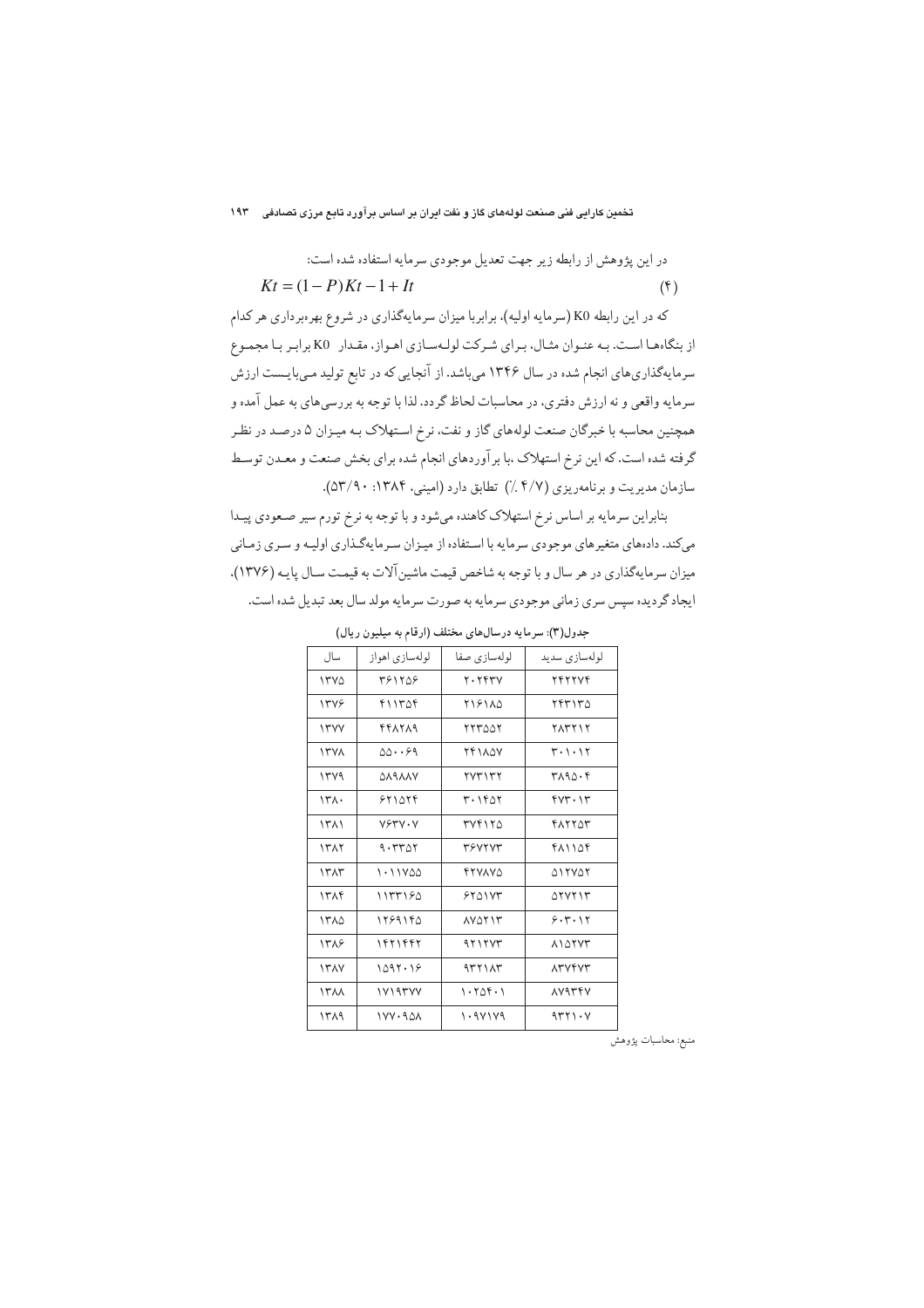۱۹۴ محمد رضا شریف آزاده و مهدی بصیرت

## ۶-۳-۳- مواد خام مصرفی

مواد اولیه کارخانههای لولهسازی به صورت ورق یا کویل میباشند کـه معمـولاً از کـشورهای آلمان، روسیه، چین و هندوستان وارد میشوند و همچنین کویلهای مورد نیاز علاوه بر خارج کشور از شرکت فولاد مبارکه نیز تهیه میگردند.

| جدوں( ۱): موادحام مصرفی (آرفام به تن) |                                                                                    |                                       |                                      |  |  |
|---------------------------------------|------------------------------------------------------------------------------------|---------------------------------------|--------------------------------------|--|--|
| سال                                   | لولهسازي اهواز                                                                     | لولەسازى صفا                          | لولەسازى سديد                        |  |  |
| ۱۳۷۵                                  | $1YY \cdots$                                                                       | $0 \mathfrak{f} \cdots$               | k                                    |  |  |
| ۱۳۷۶                                  | 154                                                                                | $09 \cdots$                           | $r_0 \cdots$                         |  |  |
| ۱۳۷۷                                  | $161 \cdots$                                                                       | ۶۴ $\cdots$                           | $\mathcal{S} \cdots$                 |  |  |
| ۱۳۷۸                                  | ۲۱۹۰۰۰                                                                             | $y \ldots$                            | $\mathcal{S} \setminus \cdots$       |  |  |
| ۱۳۷۹                                  | $\mathsf{r}\mathord{\cdot}\mathsf{r}\mathord{\cdot}\mathord{\cdot}\mathord{\cdot}$ | $\forall \mathfrak{f} \cdots$         | ۶۹۰۰۰                                |  |  |
| ۱۳۸۰                                  | ٢١۶٠٠.                                                                             | $\mathcal{L} \cdot \cdot \cdot \cdot$ | $\lambda\vartriangle\cdot\cdot\cdot$ |  |  |
| ۱۳۸۱                                  | $149 \cdots$                                                                       | $\lambda \hat{z} \cdots$              | $\circ$ v $\cdots$                   |  |  |
| ۱۳۸۲                                  | $\gamma$                                                                           | $\cdots$                              | $\vee$ 9 $\cdots$                    |  |  |
| ۱۳۸۳                                  | ۲۴۴۰۰۰                                                                             | $\lambda$ ۳ $\cdots$                  | $\lambda$ ۴ $\cdots$                 |  |  |
| ۱۳۸۴                                  | $\forall x \in \cdot \cdot \cdot$                                                  | 199                                   | $\lambda\lambda\cdots$               |  |  |
| ۱۳۸۵                                  | $\mathsf{r}\mathsf{r}\mathsf{v}\mathsf{r}\cdots$                                   | $\gamma$                              | 110                                  |  |  |
| ۱۳۸۶                                  | ۳۳۴۰۰۰                                                                             | $\mathbf{y}$                          | ۱۶۴۰۰۰                               |  |  |
| ۱۳۸۷                                  | $101 \cdots$                                                                       | 1114                                  | 16                                   |  |  |
| ۱۳۸۸                                  | ۱۶۶۰۰۰                                                                             | 10                                    | 154                                  |  |  |
| ۱۳۸۹                                  | 1199                                                                               | 181                                   | $164 \cdots$                         |  |  |

رقام به تن) جدول(۴): موادخام مصرفی (ا

منبع: معاونت تولید بنگاههای تولیدکننده لوله

۶-۴- تصریح مدل مرزی تصادفی

روش مرزی تصادفی یک روش پارامتریک مبتنـی بـر آزمـون فرضـیات آمـاری اسـت بـرای برآورد کارایی فنی، در این روش قبل از هر چیز باید فرم تابع تولید مشخص شود. بـدین منظـور در اقتصاد از توابع تولید مختلف استفاده شده است. در مطالعات تجربی اخیر بهرغم توجه خاص به تابع کاب - داگلاس، از تابع تولید ترانسلوگ استفاده بیشتری گردیده و این تابع با توجه به ویژگیهای انعطاف پذیرش به عنوان پیش،فرض در بسیاری از مطالعات تجربی پذیرفته شده است. امـا در ایـن مطالعه هیچگونه پیش(فرضی در مورد فرم تابعی مناسب انجام نشده است و با استفاده از آزمونهـای آماری لازم از جمله آزمون X2 (کای دو) و آزمون F حداقل مربعات مقید و آزمون نسبت حـداکثر راستنمايي تعميم يافته فرم تابعي مناسب انتخاب گرديد.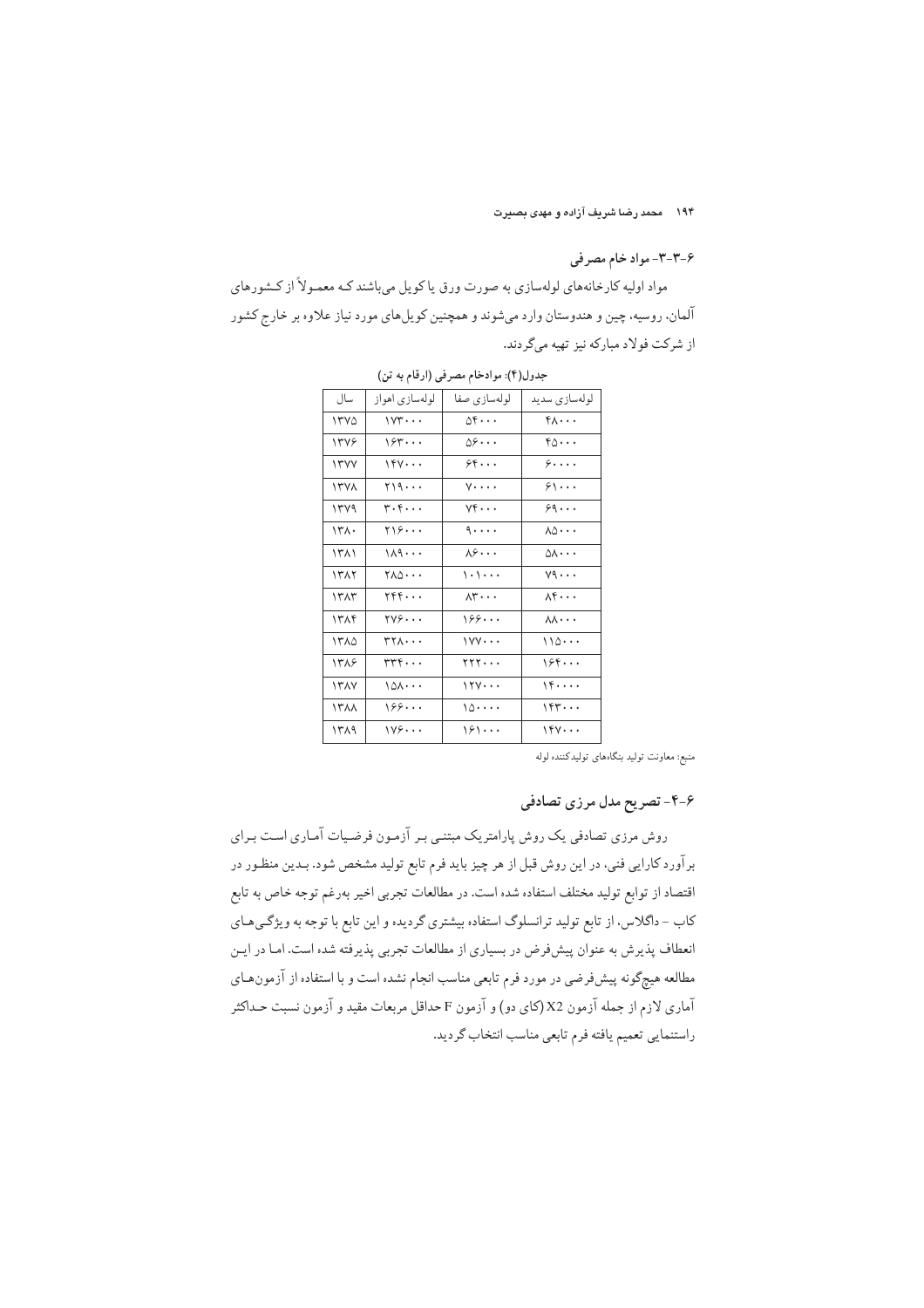۶-۵- آزمون فرضيات فرم ساختاري

دو فرم اصلی توابع عملکرد در اقتصاد و مخصوصاً در سالهای اخیر که بارها به منظور برآورد تابع تولید یا کارایی استفاده شده است، توابع تولید کاب - داگلاس و ترانسلوگ میباشند. بنـابراین يكي از فرضيات اين مطالعه به منظور شناخت فرم تابعي مناسب به صورت زير است:

## فرضيه اول:

θ5= β6=β7= β8= β9= β10= β11=β12= β13= β14=0 فرضيه صفر در غيـر ايـن صورت:H1 فرضيه آلترناتيو در صورتي كه فرضيه صفر يذيرفته شود مي توان حكم به انتخاب فرم تـابع کاب – داگلاس کرد و در صورتی که این فرضیه به نفع فرض رقیب رد شـود. فـرم تـابع مناسـب، فـرم ترانسلوگ خواهد بود. علاوه بر این فرضیه، فرضیه دیگری نیز به صورت زیر در نظر گرفته شده است:

## فرضيه دوم:

H0:γ = 0<br>H1: γ ≠ 0 فرضیه صفر بیان میکندکه آثار نارکارایی فنی سیستماتیک صفر است و هـر بنگـاه بـر روی مـرز عمل میکند به عبارت دیگر ناکارایی فنی -قطعی و تصادفی وجود نـدارد. اگـر فرضـیه صـفر پذیرفتـه شود عبارت Ui را می توان از مدل برداشت و روش OLS را بهتر از روش حـداکثر راسـتنمایی دانـست. اما اگر فرض H0 رد شود، روش MLE براي تخمين بهتر از روش حداقل مربعات معمولي است.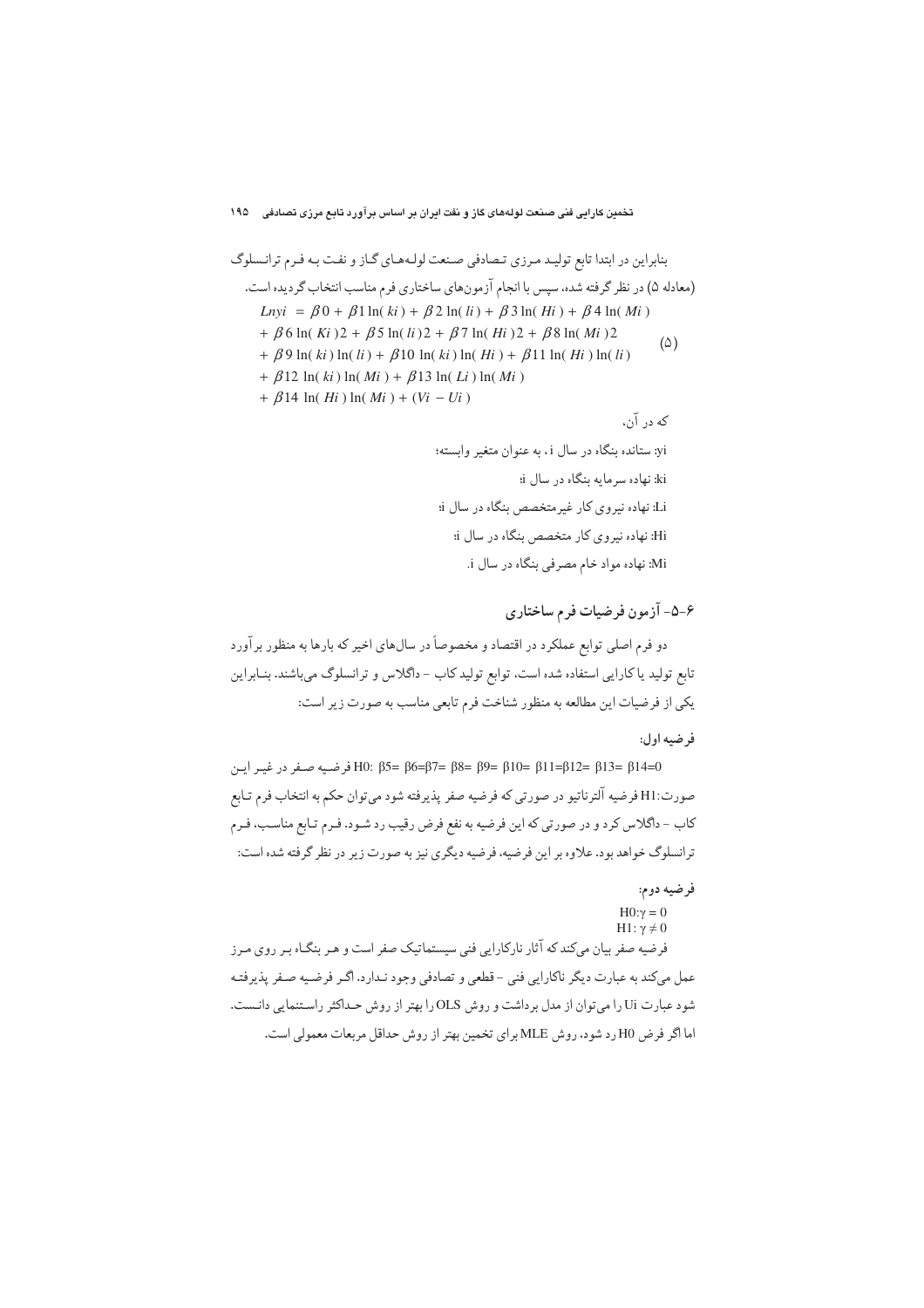جهت آزمون فرضيات از آماره نسبت راستنمايي تعميميافته (LR) ٰ استفاده شده است. طبـق اين آزمون، ٨ به وسيله رابطه زير تعيين مي شود:

 $\lambda = -2\{Ln[L(H0)/L(H1)]\} = -2\{Ln[I(H0)]-Ln[I(H1)]\}$  (9)

كه مقادير (L(H0) و (L(H1) مقادير تـابع راسـتنمايي تحـت فـرض صـفر و آلترنــاتيو را نــشان میدهند. در فرضیه دوم λ دارای توزیع مختلط X2 (کای دو) است. مقـادیر ممکـن X2 مخـتلط را کوده و یالم در سال ۱۹۸۶<sup>۲</sup> تهیه ک<sub>ر</sub> دهاند.

به منظور آزمون فرضیه اول از آماره X2 استاندارد استفاده شده است. برای آزمون فرضیه اول (فرم کاب داگلاس یا ترانسلوگ) هر دو تابع از طریق برنامه Frontier جداگانه مـورد تخمـین قـرار گرفتند. این برنامه مقادیر نسبت LR را به ترتیب برای توابع مرزی کـاب داگـلاس و ترانـسلوگ بـه ترتیب ۵/۴۷- و ۳/۲۸-محاسبه نموده است. مقدار آزمون نسبت راستنمایی تعمیمیافته به منظور آزمون فرضيه (β14=β13 = β12= β11=β12 = β13 = β5= β5= β5= β14 به صورت زير محاسبه مے شو د:

 $\lambda = -2[-5/47 - (-3/28)] = 4/38$  $(Y)$ 

مقـدار بحرانـبي توزيــع كــايدو بــا درجــه آزادي برابــر بــا تعــداد محــدوديتـهــا از جــدول مربوطـه، در سـطح معنـی،داری ۵ درصـد برابـر ۱۸/۳ مـی،باشـد. کـه بیــشتر از LR محاسـبه شـده است. بنـابراین فرضـیه H0 رد نـشده و از ایـن رو فـرم تبعـی کـاب داگـلاس بـرای مـدل مـرزی تصادفی مناسب میباشد.

براي آزمون فرضيه دوم (H0 : γ = 0 در مقابل H1: γ ≠ 0) نتـايج برنامـه Frontier، لگـاريتم تابع راستنمایی خطای یکطرفه <sup>۳</sup> برای مدل مرزی تصادفی برابر ۵/۴۷- و بـرای روش OLS معـادل ۱۱/۴۸- به دست آمده است. آماره نـسبت راسـتنمايي تعمـيميافتـه بـه منظـور آزمـون نبـود آثـار ناکارایی فنی (LR) به صورت زیر محاسبه می شود:

 $\lambda = LR = -2[-11/48 - (-5/47)] = 12/02$  $(\wedge)$ 

که مقدار بحرانی بر اساس جدول کوده و پالم و با درجه آزادی معـادل تعـداد محـدودیتهـای اعمال شده و در سطح معنیداری ۵ درصد برابر با ۱۰/۳۷میباشـد و کمتـر از LR محاسـبه شـده در مدل است. از این رو فرضیه صفر یعنی نبود آثار ناکارایی با قوت بیشتری رد می شود. نتایج تخمین مدل در جداول ۵ و ۶ آورده شده است.

1. Generalized likelihood Ratio test 2 Koode & Palm

 $\frac{2.666662 \text{ m}}{3 \text{ LR}}$  test of one – side error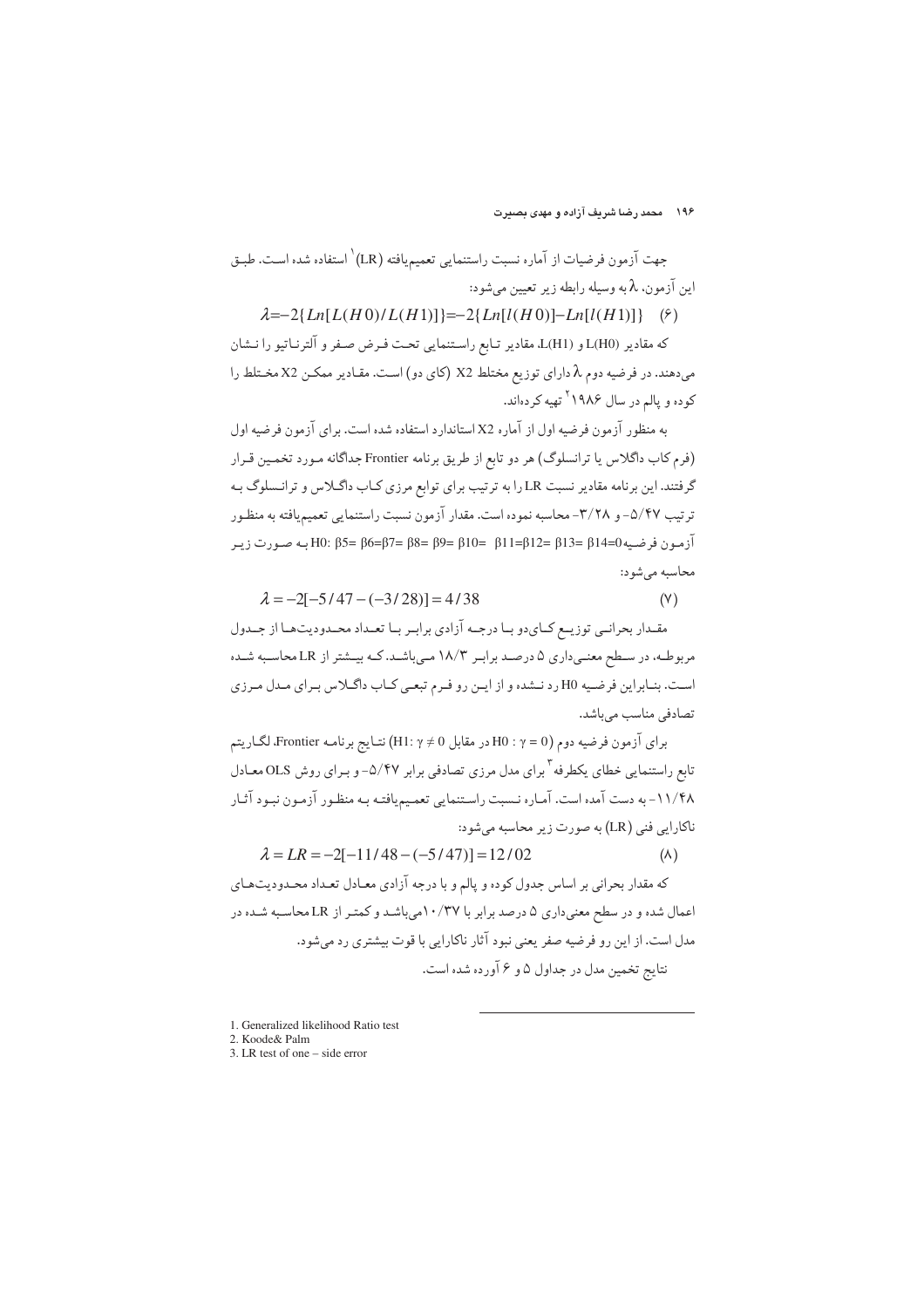## .<br>تخمین کارایی فنی صنعت لولههای گاز و نفت ایران بر اساس برآورد تابع مرزی تصادفی ۱۹۷

| آماره t                      | برآورد                       | توضيح                             | يارامتر        |
|------------------------------|------------------------------|-----------------------------------|----------------|
| $Y/F\Lambda$                 | ۴/۸                          | عرض از مبدا                       | $\beta$ 0      |
| Y/YV                         | .7117                        | $Lk = Log (u, u)$                 | $\beta$ 1      |
| $-\frac{y}{y}$               | $- \cdot / \cdot \wedge f$   | (نیروی کارغیرمتخصص) LL = Log      | $\beta$ 2      |
| $\mathbf{r}/\cdot\mathbf{r}$ | $\cdot$ / $\wedge\wedge\tau$ | (نیروی کارمتخصص) LH = Log         | $\beta^{\tau}$ |
| 4/90                         | ۰ /۴۲                        | (مواد خام مصرفي) LM = Log         | β٤             |
| $\Delta/\Delta V$            | $\cdot$ /۳۸۷                 | میزان اعتبار برآورد مرزی تصادفی   | Gamma          |
| $Y/\Delta Y$                 | $. / .$ ۶۱                   | رابطه کارآیی با زمان              | Eta            |
| 1/80                         | .799                         |                                   | MU             |
|                              |                              | Log Likelihood function $= -5/47$ |                |

جدول (۵): نتایج بر آورد مدل (۱) بتیس و کولی (۱۹۹۲)، اندازهگیری کار آیی (به روش SFA)

منبع: محاسبات پژوهش

| سال         | لولهسازی اهواز                         | لولەسازى صفا                  | لولەسازى سديد            | ميانگين صنعت                          |
|-------------|----------------------------------------|-------------------------------|--------------------------|---------------------------------------|
| ۱۳۷۵        | $YY/\lambda$                           | $f$ $V$ $\uparrow$ $\uparrow$ | $f \cdot / f$            | $\Delta \mathbf{r}/\Delta \mathbf{V}$ |
| 1348        | $Yf/\cdot \Delta$                      | $f \circ \lambda$             | 47/41                    | $\Delta\Delta/1$ Y                    |
| <b>ITYY</b> | $Y\Delta/Y$ ۶                          | $\Delta$ \ $/ \cdot 7$        | ۴۴/۳۴                    | $\Delta \mathcal{S}/\mathcal{A}$      |
| <b>ITVA</b> | 76/43                                  | $\Delta r/\lambda$            | 46/17                    | $\Delta\lambda/\Delta\rm{V}$          |
| 1449        | YY/FY                                  | 55/7Y                         | 41/16                    | 9.77                                  |
| 141.        | $Y/\sqrt{2}$                           | $\Delta V/\tau f$             | $\Delta \cdot /V$        | 84/8                                  |
| 1511        | Y9/YQ                                  | 09/19                         | $\Delta Y/\Delta$        | 63/00                                 |
| 1٣٨٢        | $\lambda \cdot / \tau$ ۳               | 81/17                         | $\Delta f/\Delta V$      | 50/r.                                 |
| 1٣٨٣        | $\lambda \frac{1}{1} \cdot \gamma$     | 54/21                         | $\Delta$ ۶/۱۷            | ۶۶/۶۰                                 |
| ۱۳۸۴        | $\lambda$ \/Y $\lambda$                | ۶۴/۳۴                         | $\Delta\lambda/\sqrt{1}$ | <b>88/17</b>                          |
| ۱۳۸۵        | $\lambda$ $\gamma$ / $\gamma$ $\gamma$ | 99/1.                         | 9.71                     | 99/21                                 |
| 1388        | $\lambda r/\Delta f$                   | 5Y/77                         | 55/14                    | $Y \cdot / 99$                        |
| <b>ITAY</b> | 14/10                                  | ۶۹/۱۴                         | 54/YY                    | YY/YQ                                 |
| <b>ITAA</b> | $\lambda f/\lambda$                    | $Y \cdot / \Delta Y$          | $50/7\lambda$            | $YY/\Delta9$                          |
| 1419        | $\lambda\Delta/FY$                     | Y\/YA                         | 99/99                    | <b>74/72</b>                          |

جدول (۶): روند کارایی اقتصادی بنگاههای تولیدکننده لولههای نفت و گاز (درصد)

منبع: محاسبات پژوهش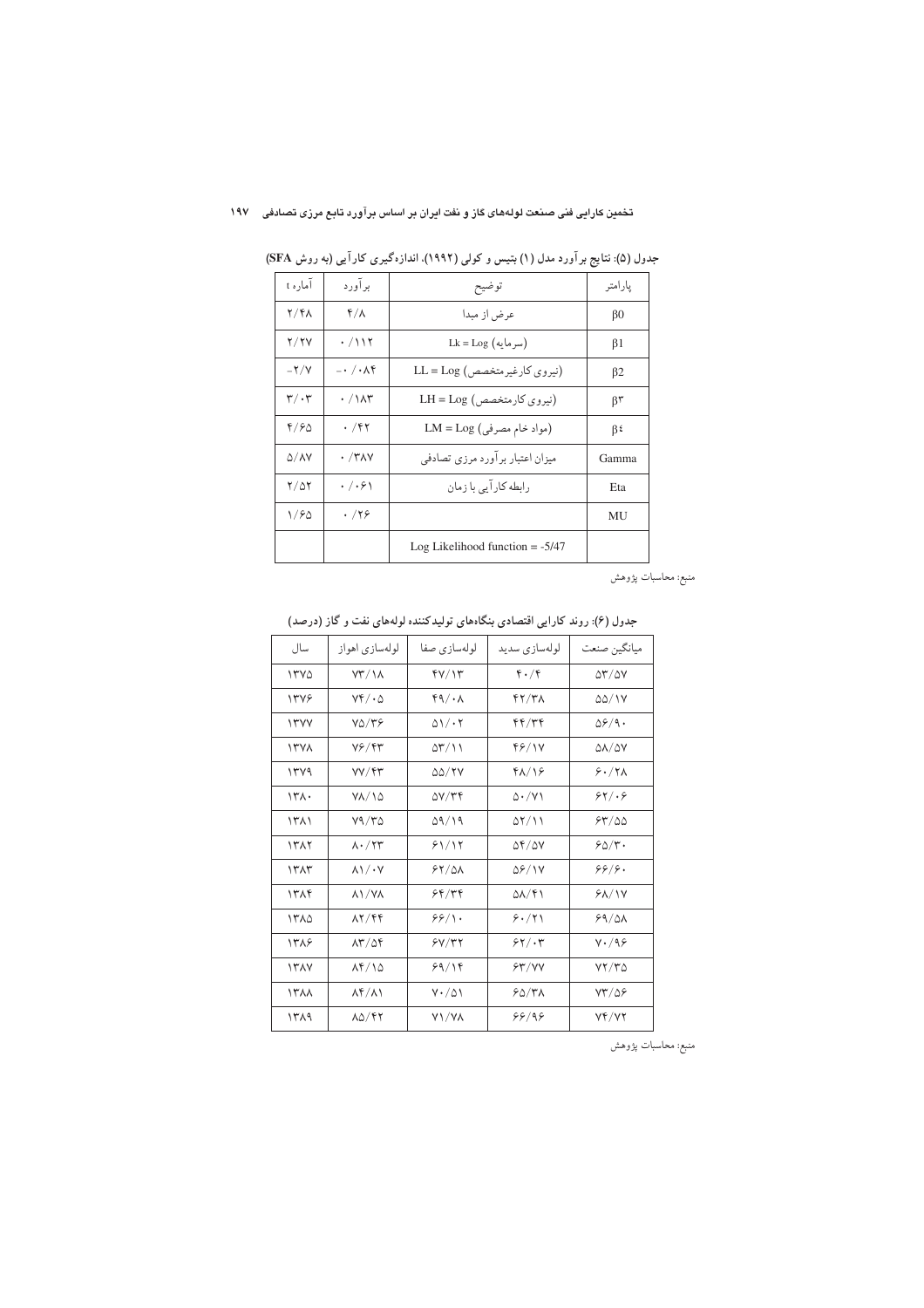۱۹۸ محمد رضا شریف آزاده و مهدی بصبرت

## نتيجەگېرى

در این پژوهش دادههای شرکتهای لولهسازی اهواز، لولهسازی صفا و لولهسازی سدید بـه عنوان بنگاههای فعال در صنعت لولههای گاز و نفت به منظور برآورد تـابع تولیـد بـه روش مـرزی تصادفی مورد تجزیه و تحلیل قرار گرفت. روش مرزی تـصادفی یـک روش پارامتریـک مبتنـی بـر آزمون فرضیات آماری برای برآورد کارایی فنی است؛ در این روش قبل از هر چیز بایـد فـرم تـابع تولید مشخص شود. بدین منظور در اقتصاد از توابع تولید مختلف استفاده شـده اسـت. در مطالعـات تجربي اخير بەرغم توجه خاص به تابع كاب - داگلاس، از تابع توليـد ترانـسلوگ اسـتفاده بيـشتري گردیده و این تابع با توجه به ویژگیهای انعطاف پذیرش به عنوان پیشفرض در بسیاری از مطالعات تجربي پذيرفته شده است. اما در اين مطالعه هيچگونه پيشفرض در مورد فرم تابعي مناسب انجـام نشد و با استفاده از آزمونهای آماری لازم از جمله آزمون X2(کای دو) و آزمون F حداقل مربعات مقيد و آزمون نسبت حداكثر راستنمايي تعميميافته فرم تابعي مناسب انتخاب گرديد.

نتايج آزمونها حاكي است كه براي تابع توليد صنعت لولهسـازي فـرم كــاب - داگــلاس بهتـر میتواند تابع تولید را توضیح دهد. همچنین آماره نسبت راستنمایی تعمیمپافتـه بـه منظـور بررسـی، وجود آثار ناکارایی فنی محاسبه گردید و نتیجه به دست آمده دلالت بر وجود آثار ناکـارایی فنـی در اين صنعت ميباشد.

بر مبنای دادههای تحقیق و نتایج به دست آمده از تخمین مدل وآزمـونهـای مربـوط بـه مـدل تحقیق می توان به موارد و یافتههای زیر اشاره کرد:

الف-متوسط كارايي فني در سه بنگاه فعال در صنعت به ميزان ۶۴/۷۵ درصد برآورد گرديد. این رقم نشان میدهد که برنامهریزان و مجریان بخش صنعت لولهسازی می توانند امیدوار باشـند بـا همکاري فعالان اين صنعت و با اجراي برنامهها و اعمال مـديريت اصـولي در زمينـههـاي مختلـف، کارایی در این صنعت به میزان ۳۵/۲۵ درصد قابل ارتقاء میباشد. بنابراین فرضیه اول تحقیـق کـه بیان مینمود تولیدکنندگان لولههای گاز و نفت بر روی مرز تولید فعالیت مینمایند رد میگردد.

ب- با توجه به نتايج به دست آمده در ايـن تحقيـق ميـانگين كـارايي فنـي صـنعت از ٥٢/٥٧ درصد در سال ۱۳۷۵ با یک روند صعودی به ۷۴/۷۲ درصد در سال ۱۳۸۹ افـزایش یافتـه اسـت. بنابراین فرضیه دوم تحقیق مورد تأیید قرار میگیرد. از دلایل صعودی بـودن کـارایی فنـی صـنعت میتوان به افزایش قیمت نفت و به تبع آن افـزایش میـزان سـرمایهگـذاریهـای انجـام پذیرفتـه در صنعت گاز و نفت (به خصوص پروژههای پارس جنوبی) و نیاز به لولههای انتقال طی ایـن سـالهـا اشا, ه ک د.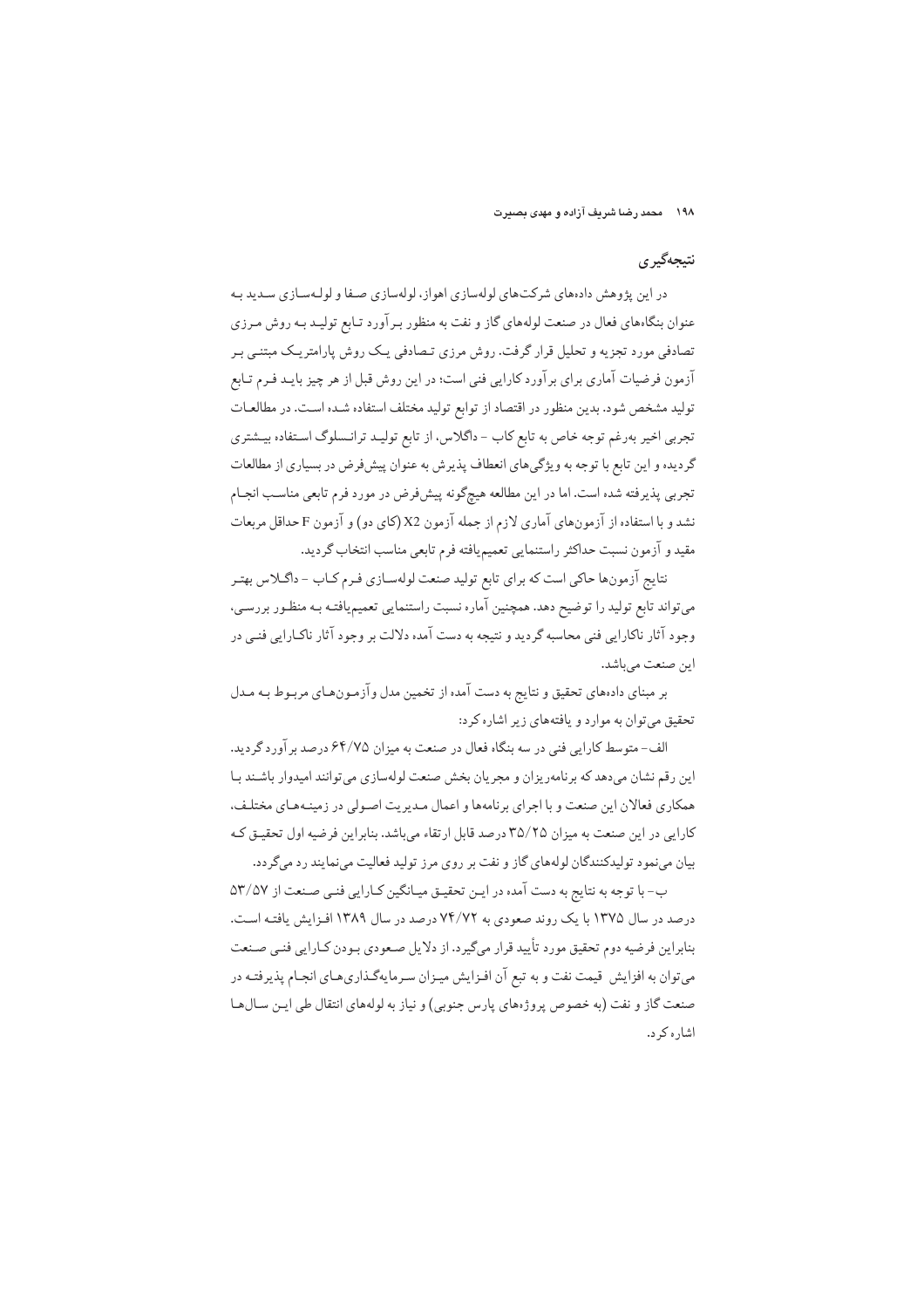ج-از نظر بالا بودن كارايي فني صنعت لولـههـاي گـاز و نفـت، رده بنـدي سـه بنگـاه مـورد مطالعـه عبارت است از: ۱– لولهسازی اهواز با ۷۹/۸۳ درصد؛ ۲– لولهسازی صفا با۰/۳۴/ درصد؛ ۳– لولهسـازی سدید با ۵۴/۱۲ درصد.

با توجه به نتایج به دست آمده از تحقیق پیشنهاد میگردد که سیاستگذاران اقتـصادی بـرای افزایش کارایی فنی این صنعت برنامههای زیر را دنبال نمایند.

صاد. ات به کشو, های منطقه؛ بهبود وضعیت بنگاههای فعلی با افزایش رانـدمان زمـان؛ بهبـود عملکر د ماشین آلات و تجهیزات؛ افزایش بهرهوری نیروی انسانی؛ کاهش هزینههای تولید از طریـق پهېو د روش ها و تکنولو ژي توليد.

# منابع

# الف-فارسى

- امامي ميبدي، علي:*اصول اندازهگيري كارايي و بهرهوري (علمي كاربردي)*، مؤسسه مطالعـات و پـژوهش هـاي  $\overline{\phantom{a}}$ باز رگانی، تھران، ۱۳۷۹.
- امینی، علیرضا؛ نشاط، حاجی محمد؛ «بر آورد سری زمانی موجودی سـرمایه در اقتـصاد ایـران طـی دوره  $\mathbf{r}$ زمانی ۱۳۸۱-۱۳۳۸)، مجله برنامه و بودجه،۱۳۸۴، شماره ۹۰.
- حاجیانی، پرویز و همکاران: «بررسی کار آیی فنی ناوگان صید میگوی خلیج فارس: مطالعه موردی استان  $\mathbf{r}$ **بوشهر»، فصلنامه اقتصاد کشاورزی و توسعه ۱۳۸۳، شماره ۵۲.**
- خدادکاشی، فرهاد؛ توسلی، مهـدي؛ «تخمین کارایی فنی بانک کشاورزی با استفاده از تابع مرزی تصادفی».  $\cdot$ فصلنامه پژوهش ها و سیاستهای اقتصادی، ۱۳۹۱، شماره ۶۱.
- رحيمي سوره، صادق؛ صادقي، حسين: «محاسبه و تحليل عوامل مؤثر در كار آيي توليد طـرحمـاي مرتـع(اري  $\Delta$ واگذار شده (خصوصیسازی مراتع): مطالعه موردی استانهای خراسان، یزد و آذربایجان غربی». فـصلنامه .<br>اقتصاد کشاورزی و توسعه، ویژهنامه سال سیزدهم، مؤسسه پژوهش های برنامهریزی و اقتصاد کشاورزی، ۱۳۸۴.
- <sub>ذ</sub>ارع، شجاعت؛ «اقتصا**د توليد و كار آبي انگور كاران استان خراسان: مطالعه موردي شهر ســتان كاشــمر »، فـصلنامه**  $\mathcal{S}$ اقتصاد کشاورزی و توسعه، ویژهنامه سال سیزدهم، مؤسسه یژوهش های برنامهریزی و اقتصاد کشاورزی، ۱۳۸۴.
- سیدان، محسن؛ «بررسی عوامل مؤثر بر عدم کار آیی فنی بهر دبرداران سیرکار: مطالعه مـوردی در اسـتان  $\cdot$ . $\vee$ همدان»، مجله یژوهش و سازندگی، ۱۳۸۳، شماره ۶۴.

## ب-لاتين

- 8. Afriat, S; 1972, "Efficiency estimation of production functions", International Economic Review, Vol. 13.3, PP. 568-598.
- 9. Aigner, D.C., A.K. Lovell and P. Schmidt; 1977, "formulation and estimation of stochastic frontier production function models", Journal of econometrics, Vol. 6, PP. 21-37.
- 10. Aigner, D.C., A.K. Lovell and P. Schmidt; 1977, "Formulation and estimation of stochastic frontier production function models", Journal of econometrics, Vol. 6, PP. 21-37.